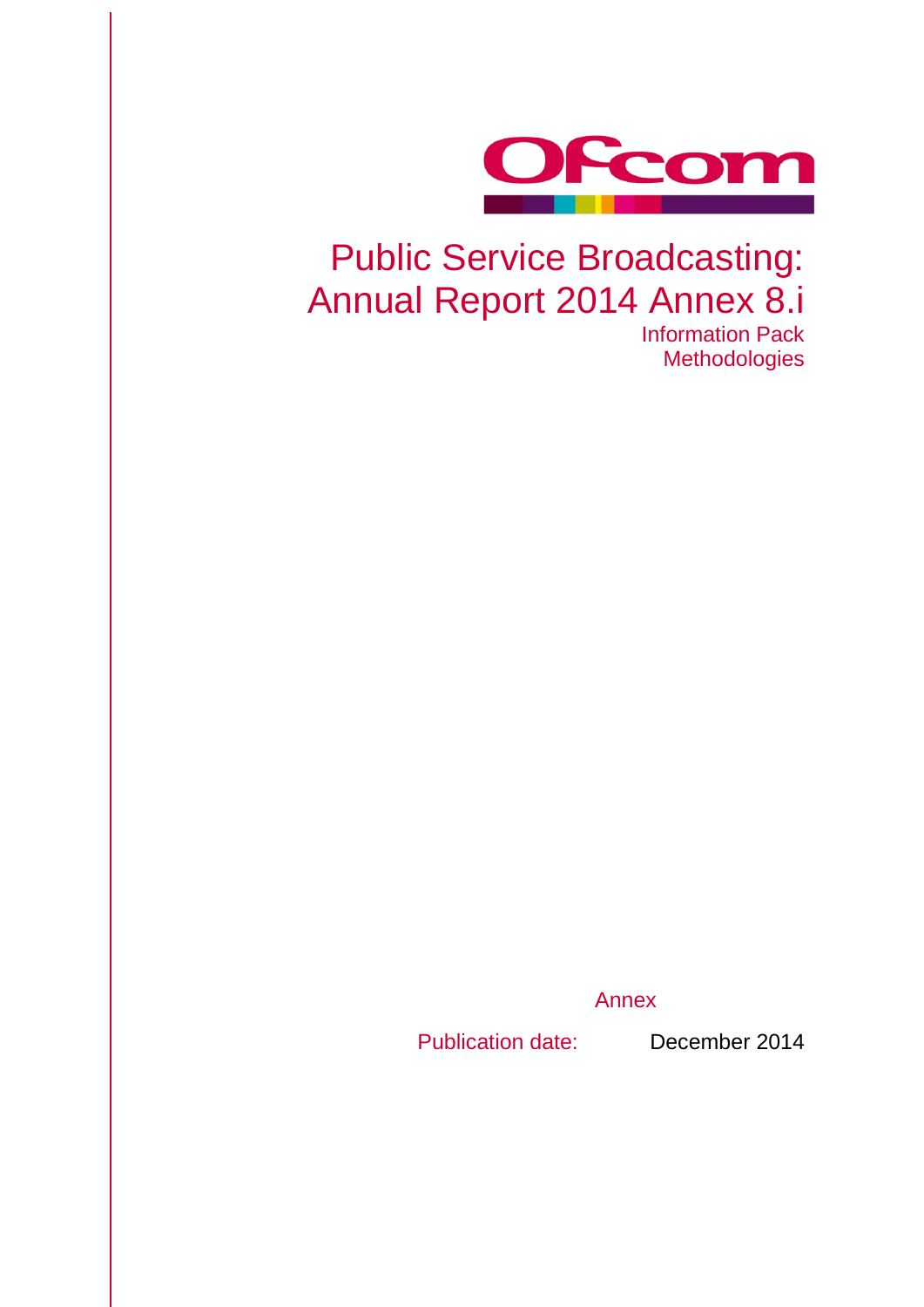# **Contents**

| Annex |                                    | Page         |
|-------|------------------------------------|--------------|
| 1     | <b>Methodologies</b>               | $\mathbf{2}$ |
| 1.1   | <b>PSB Tracker</b>                 | 2            |
| 1.2   | PSB Portfolio channels research    | 11           |
| 1.3   | Viewing figures - BARB             | 12           |
| 1.4   | Programme genre definitions - BARB | 13           |
| 1.5   | Viewing figures - BARB/Attentional | 14           |
| 1.6   | Children's data                    | 14           |
| 1.7   | Output and spend data              | 16           |
| 1.8   | <b>Online Media Services</b>       | 20           |
| 1.9   | Radio                              | 24           |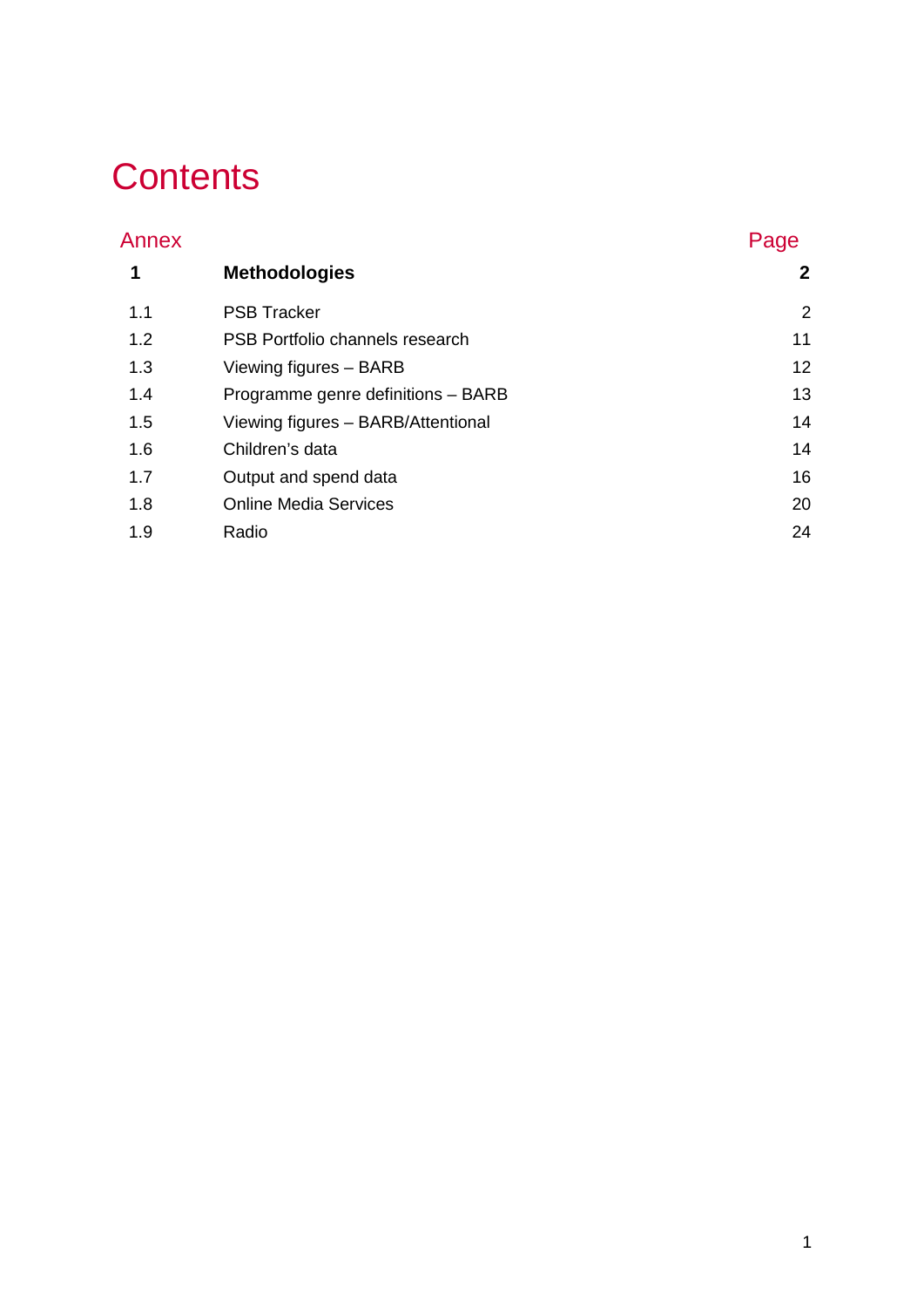## **Annex 8**

# <span id="page-2-0"></span>**Methodologies**

This annex includes information about the research data sources within this report. Further detail and the data itself can be found at: [http://stakeholders.ofcom.org.uk/market-data](http://stakeholders.ofcom.org.uk/market-data-research/statistics/)[research/statistics/](http://stakeholders.ofcom.org.uk/market-data-research/statistics/)

# <span id="page-2-1"></span>**1.1 PSB Tracker**

This section outlines the current methodology used in 2013 as well as the changes undertaken in previous years of the survey.

#### **Data collection**

The Ofcom PSB Tracker is conducted via telephone interviews (CATI) with adults aged 16 and over. The first full year of fieldwork was 2006. As in 2011, fieldwork was changed from four months (January, April, July, and October) to continuous interviewing across the year (March to December), this enabled a more consistent measure of attitudes to PSB over 2012 and minimised the influence of seasonality resulting from interviewing during specific periods. Alongside this continuous interviewing also allowed analysis of specific events within the year, if required.

In 2013, a total of 3,028 interviews were conducted (1,622 in England; 500 in Scotland; 454 in Wales; 452 in Northern Ireland). In 2006 around 1,874 interviews in total were conducted per quarter with around 1,750 interviews per quarter conducted in 2007, 2008, 2009 and 2010 (approximately 990 in England; 250 in Scotland; 250 in Wales; 250 in Northern Ireland). In 2011 3,109 interviews were conducted and in 2012, 3025 interviews were conducted with similar proportions of interviews within each of the nations.

In previous years, the sample was approximately 7,000 interviews conducted in four waves. The reduction was part of Ofcom's spending review to improve efficiency of operations and reduce costs to licensees.

As in previous years, the Wales sample was boosted among viewers of programming on S4C to enable reporting on S4C.

Fieldwork was conducted by BDRC Continental.

#### **Quotas**

In 2013, quotas were set on: gender, nation and English region, social grade, parents, working status and ethnicity using data from the 2001 census population estimates (ONS). Representation of BAME groups was slightly increased to allow for demographic changes since 2001. Quotas were also set on mobile only households based on penetration levels taken from Ofcom Technology Tracker. Age quotas were introduced to provide a more accurate representation of the UK population, with 16-34s split into 16-24 and 25-34; 35-54 split into 35-44 and 45-54; and 55+ split into 55-64, 65-74 and 75+.

## **Weighting**

Quotas were applied and survey data were weighted to be nationally representative of adults 16+. Weights were applied to: gender, age, region, social grade, working status and ethnicity, using data from mid-2004 population estimates (ONS). The weights are required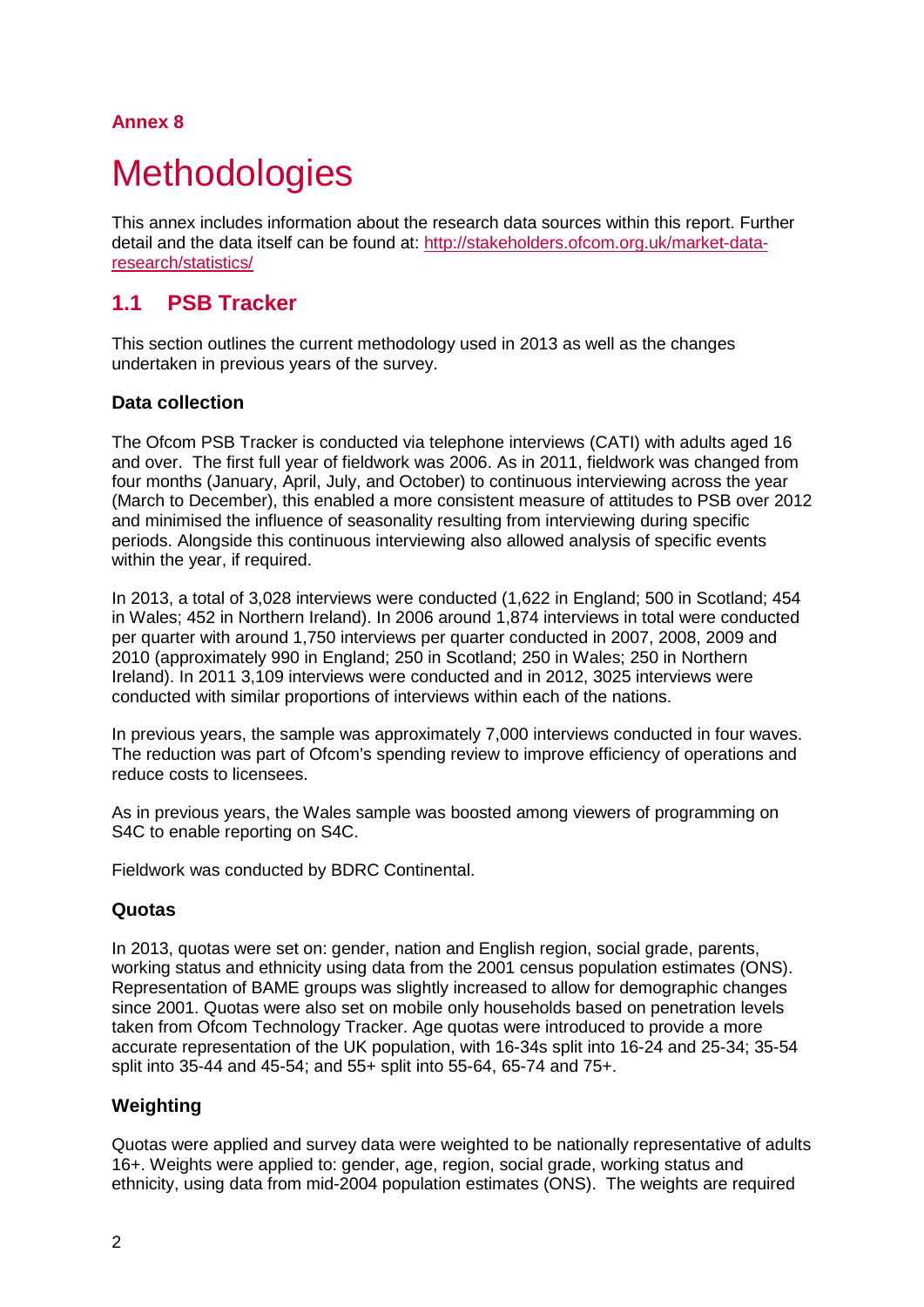to adjust for any minor short-falls in quotas being met and to down weight the devolved nations to ensure the sample is nationally representative. The unweighted counts for the devolved nations are higher than required to be nationally representative to allow robust reporting at nation level.

#### **Main questionnaire**

-

The focus of the questionnaire is for respondents to rate specific TV channels on different aspects of broadcasting relating to the PSB purposes and characteristics. The research statements that they were asked about correspond to the purposes and characteristics as set out in Figure 1.

#### **Figure 1 PSB purposes and characteristics and their alignment with PSB Tracker statements**

| PSB purposes and characteristics                                                                                                                                                                               | <b>PSB Tracker statements</b>                                                                                                                                                                                                                                                                                                                    |
|----------------------------------------------------------------------------------------------------------------------------------------------------------------------------------------------------------------|--------------------------------------------------------------------------------------------------------------------------------------------------------------------------------------------------------------------------------------------------------------------------------------------------------------------------------------------------|
| Purpose 1: To inform ourselves and others and<br>to increase our understanding of the world<br>through news, information and analysis of<br>current events and ideas                                           | Its news programmes are trustworthy<br>Its programmes help me understand what's going on in the world<br>today<br>Its regional news programmes provide a wide range of good quality<br>news about my area***                                                                                                                                     |
| Purpose 2: To stimulate our interest and<br>knowledge of the arts, science, history and<br>other topics through programmes that are<br>accessible and can encourage informal learning                          | It shows interesting programmes about history, sciences or the arts                                                                                                                                                                                                                                                                              |
| Purpose 3: To reflect and strengthen our<br>cultural identity through original programming at<br>UK, national and regional level, and by<br>occasionally bringing audiences together for<br>shared experiences | It shows high quality soaps or drama made in the UK<br>Provides a wide range of high quality and UK-made programmes for<br>children*<br>Provides a wide range of high quality and UK-made programmes for<br>older children***<br>It portrays my region (IN ENGLAND)/Scotland/Wales/Northern<br>Ireland (Nations) fairly to the rest of the UK*** |
| Purpose 4: To make us aware of different<br>cultures and alternative viewpoints, through<br>programmes that reflect the lives of other<br>people and other communities, both within the<br>UK and elsewhere    | Its programmes show different kinds of cultures in the UK**                                                                                                                                                                                                                                                                                      |
| High quality - well funded and well produced                                                                                                                                                                   | It shows well-made, high quality programmes                                                                                                                                                                                                                                                                                                      |
| Original - new UK content rather than repeats<br>or acquisitions                                                                                                                                               | It shows new programmes, made in the UK***                                                                                                                                                                                                                                                                                                       |
| Innovative - breaking new ideas or re-inventing<br>exciting approaches, rather than copying old<br>ones                                                                                                        | It shows programmes with new ideas and different approaches                                                                                                                                                                                                                                                                                      |
| Challenging - making viewers think                                                                                                                                                                             | It shows programmes that make me stop and think                                                                                                                                                                                                                                                                                                  |
| Engaging - remaining accessible and attractive<br>to viewers                                                                                                                                                   | It shows programmes I want to watch                                                                                                                                                                                                                                                                                                              |
| Trust <sup>1</sup>                                                                                                                                                                                             | I trust this channel*                                                                                                                                                                                                                                                                                                                            |

<span id="page-3-0"></span> $1$  This was included as a statement in the PSB Tracker in order to monitor the extent to which trust is assigned to the main PSB channels as the digital TV environment expands. The statement was also included partly as a result of the issues surrounding phone votes within programmes on the PSB channels and in order to understand opinions on the channels after the resolution of this.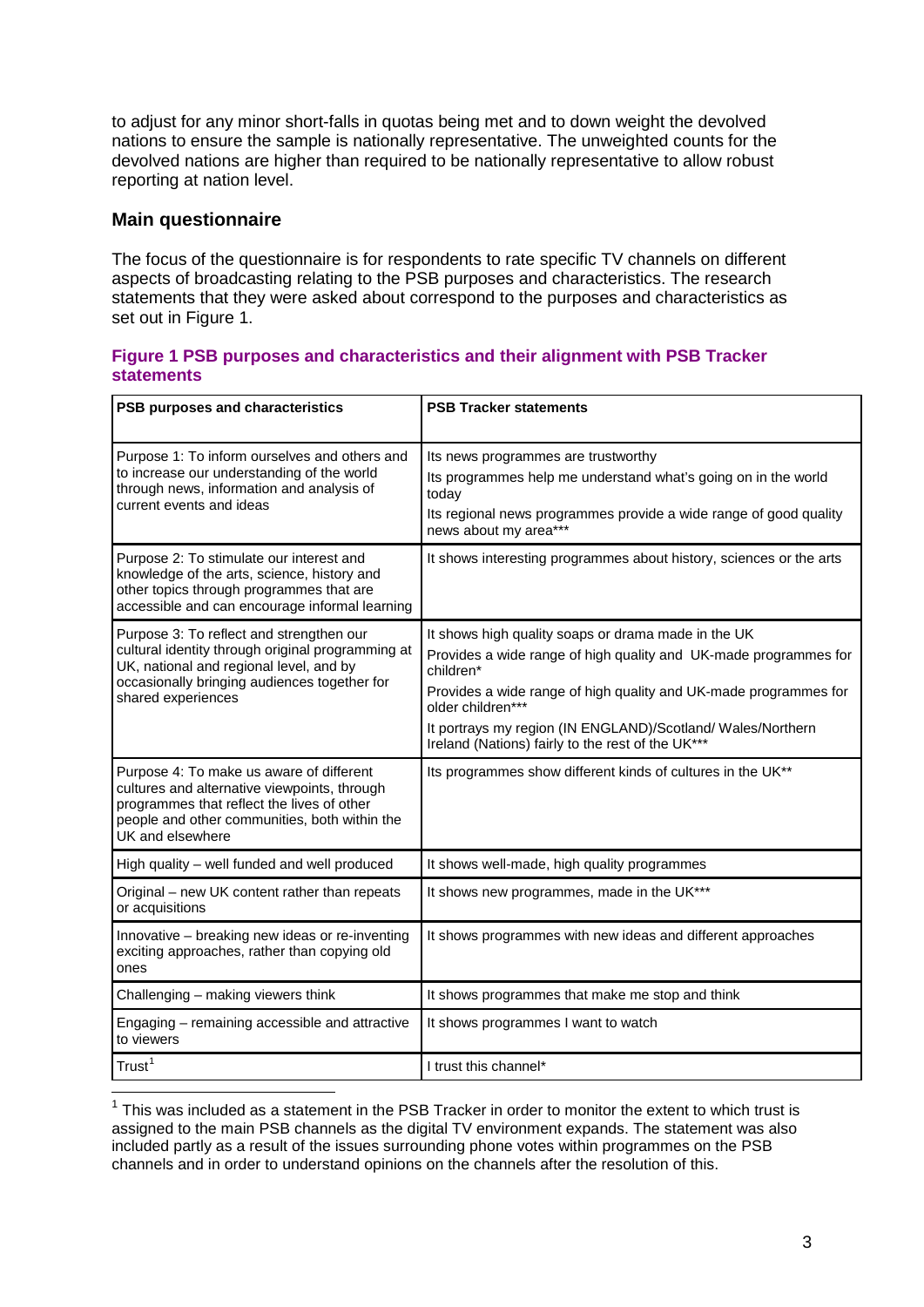\* Statements added to the PSB Tracker for 2007

\*\*Statements changed within the PSB Tracker in 2008 \*\*\*Statement changed within the PSB Tracker in 2011

Respondents were asked to individually rate each channel that they watched regularly. The channels list comprised BBC One, BBC Two, ITV, Channel 4, S4C, Channel 5, BBC Three, BBC Four and BBC News. Those who viewed any of these channels regularly or occasionally were also asked to consider all of the channels together for each of the research statements. Statements on BBC Three, BBC Four and BBC News were only asked of multi-channel households. BBC News 24 was added to the questionnaire in April 2007 and was changed to 'BBC News (formerly called BBC News 24)' in the survey in July 2008. BBC Parliament was also added in July 2008.

Respondents were asked to rate the channel in relation to a statement on a 10-point scale where 10 is the highest score and 1 the lowest. Prior to July 2008, viewers had been asked the extent to which they felt the statement applied (10 = applies completely; and  $1 =$  does not apply at all) to each channel. No major differences found in terms of the ratings provided using the slightly different wording.

The order of asking about individual channels was rotated to minimise order bias. Fifty per cent of the sample was asked about channels in order A below, and the remainder asked in order B:

- A: BBC One, BBC Two, BBC Three, BBC Four, BBC News, BBC Parliament, ITV, Channel 4, Channel 5, all channels combined
- B: ITV, Channel 4, Channel 5, BBC One, BBC Two, BBC Three, BBC Four, BBC News, BBC Parliament, all channels combined

Respondents were also asked to rate how important it is that the PSB channels together fulfil the PBS purposes and characteristics. This provides useful context for the data on how the PSB channels are rated on these elements.

#### **Questionnaire Changes in 2011**

In 2011, Ofcom undertook a detailed expenditure review in order to improve the efficiency of operations and reduce the cost to licensees. As part of the process, the scale and scope of each of Ofcom's tracker surveys were reviewed to see if there were more cost-effective ways of delivering the same objective. As a result of this, some changes were made to the PSB tracker in 2011. The reduction in sample size (from 7,000 to 3,000 interviews per year) has already been mentioned but the questionnaire was also streamlined by reducing the PSB characteristics and statements from 20 to 13 (see Figures 2 to 4), removing non-PSB digital channels, and removing questions relating to PSB content online.

Detailed analysis was conducted to determine which statements and characteristics should be retained and which required amendment.

This consisted of:

i) Factor analysis of historical tracker data to determine which of the 20 statements were key drivers of overall PSB consideration;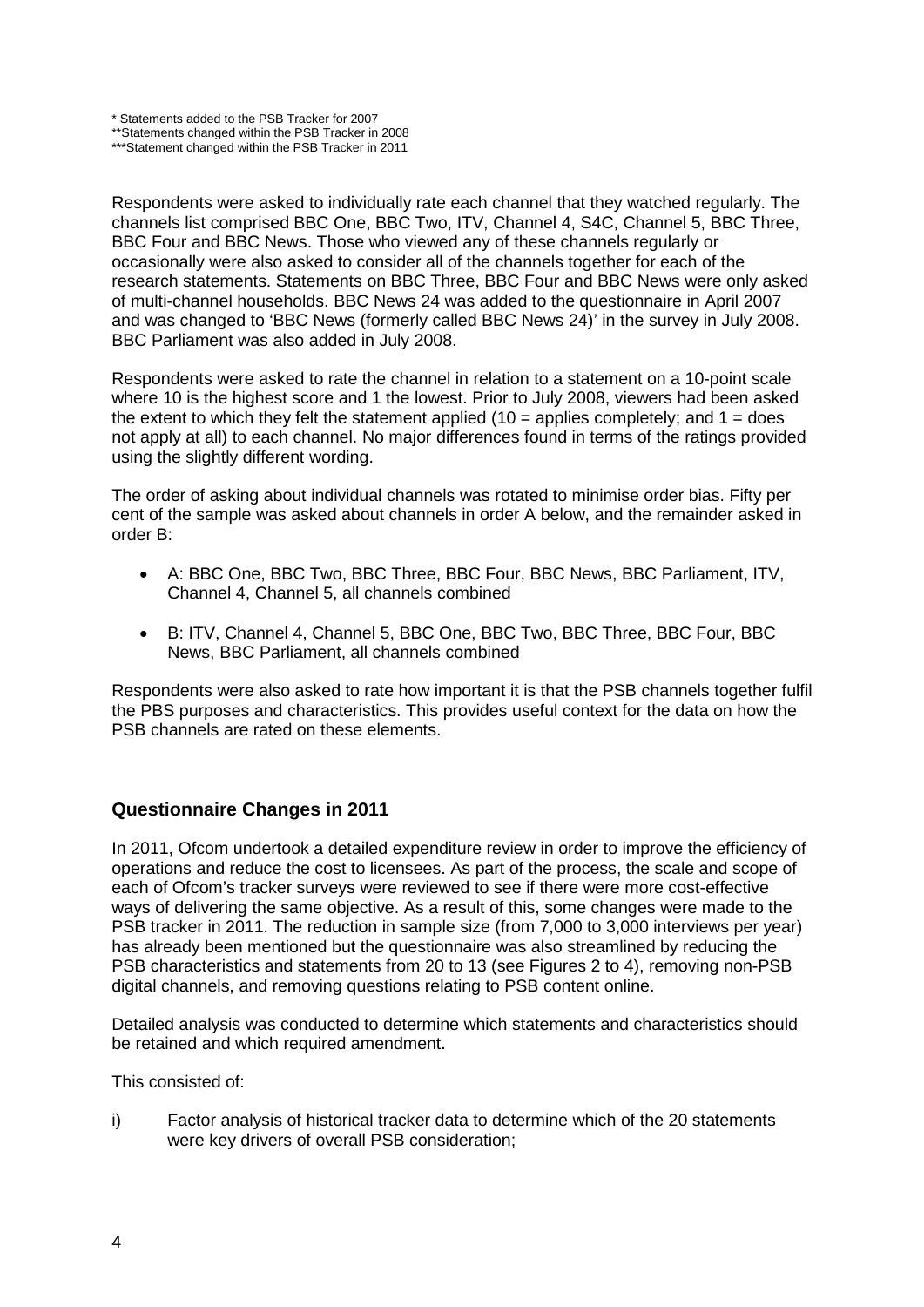- ii) Quantitative research to determine how respondents interpret each statement and whether or not any of the language is problematic.
- iii) Consideration of the PSB purposes characteristics to ensure each one is represented in the questionnaire and applied to the appropriate channels.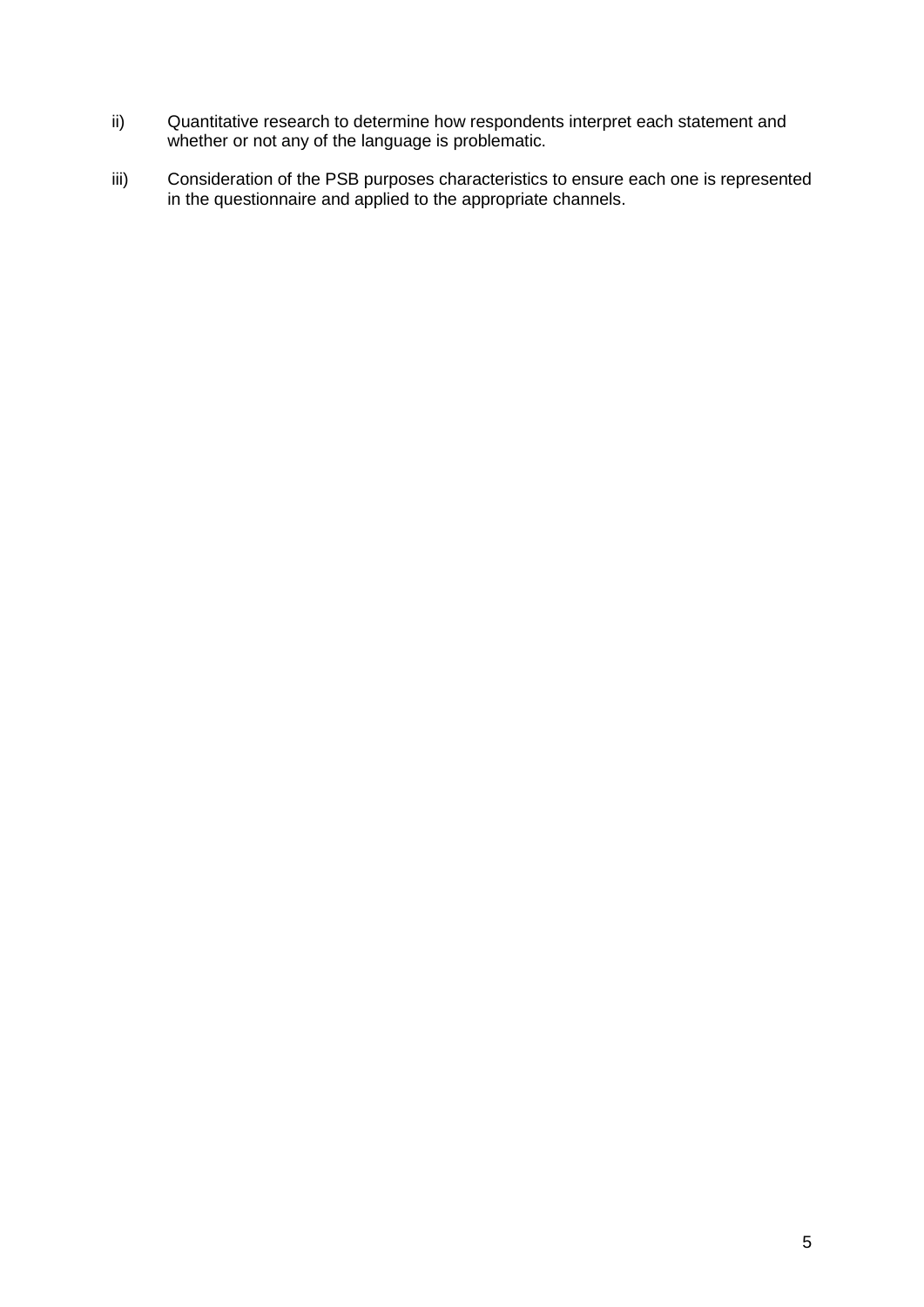# **Figure 2: Statements which were retained**

| Purpose/Characteristic                                      | <b>Statements to be included</b>                                                                                              |
|-------------------------------------------------------------|-------------------------------------------------------------------------------------------------------------------------------|
| <b>P1.</b> Informing our understanding of the world         | Its programmes help me understand what's going on in the world today                                                          |
| <b>P1.</b> Informing our understanding of the world         | It's news programmes are trustworthy                                                                                          |
| <b>P2.</b> Stimulating interest and knowledge               | It shows interesting programmes about history, science or the arts                                                            |
| <b>P3</b> . Informing ourselves and others                  | Its regional news programmes provide a wide range of good quality news about my area                                          |
| P3. Reflecting and strengthening cultural identity          | It shows high quality soaps or dramas made in the UK                                                                          |
| P3. Reflecting and strengthening cultural identity          | It portrays Scotland ("my region" (England), Wales, NI) fairly to the rest of the UK*                                         |
| <b>P3</b> . Reflecting and strengthening cultural identity  | Provides a wide range of high quality and UK made programmes for children (asked of<br>parents with children aged 12-15 only) |
| <b>P4.</b> Making us aware of different cultures/viewpoints | Its programmes show different kinds of cultures within the UK                                                                 |
|                                                             |                                                                                                                               |
| High quality                                                | It shows well-made, high quality programmes                                                                                   |
| Innovative                                                  | It shows programmes with new ideas and different approaches                                                                   |
| Engaging                                                    | It shows programmes I want to watch                                                                                           |
| Original                                                    | It shows new programmes, made in the UK                                                                                       |
| Challenging                                                 | it shows programmes that make me stop and think                                                                               |

# **Figure 3: Retained statements by channel**

| <b>Retained Statements</b>                                                              | BBC1              | BBC <sub>2</sub>                  | <b>ITV</b> | Ch4 | Ch <sub>5</sub> | BBC3 | BBC4      | <b>BBC</b>  | <b>CBeebies</b> | <b>CBBC</b> | S4C          |
|-----------------------------------------------------------------------------------------|-------------------|-----------------------------------|------------|-----|-----------------|------|-----------|-------------|-----------------|-------------|--------------|
|                                                                                         |                   |                                   |            |     |                 |      |           | <b>News</b> |                 |             |              |
| Its programmes help me understand what's going on in the<br>world today                 | x                 | $\ddot{\phantom{0}}$<br>$\lambda$ | x          | ᄉ   | x               |      |           | x           |                 |             | $\lambda$    |
| It's news programmes are trustworthy                                                    | ⌒                 | $\ddot{\phantom{0}}$<br>$\lambda$ | x          |     | x               |      |           | x           |                 |             | $\mathbf{v}$ |
| It shows interesting programmes about history, science or<br>the arts                   | $\sim$            | $\lambda$                         | x          | ᄉ   | х               |      | $\lambda$ |             |                 |             | л            |
| Its regional news programmes provide a wide range of good<br>quality news about my area | $\checkmark$<br>^ |                                   | Λ          |     |                 |      |           |             |                 |             |              |
| It shows high quality soaps or dramas made in the UK                                    | Λ                 |                                   | $\lambda$  |     | x               |      |           |             |                 |             |              |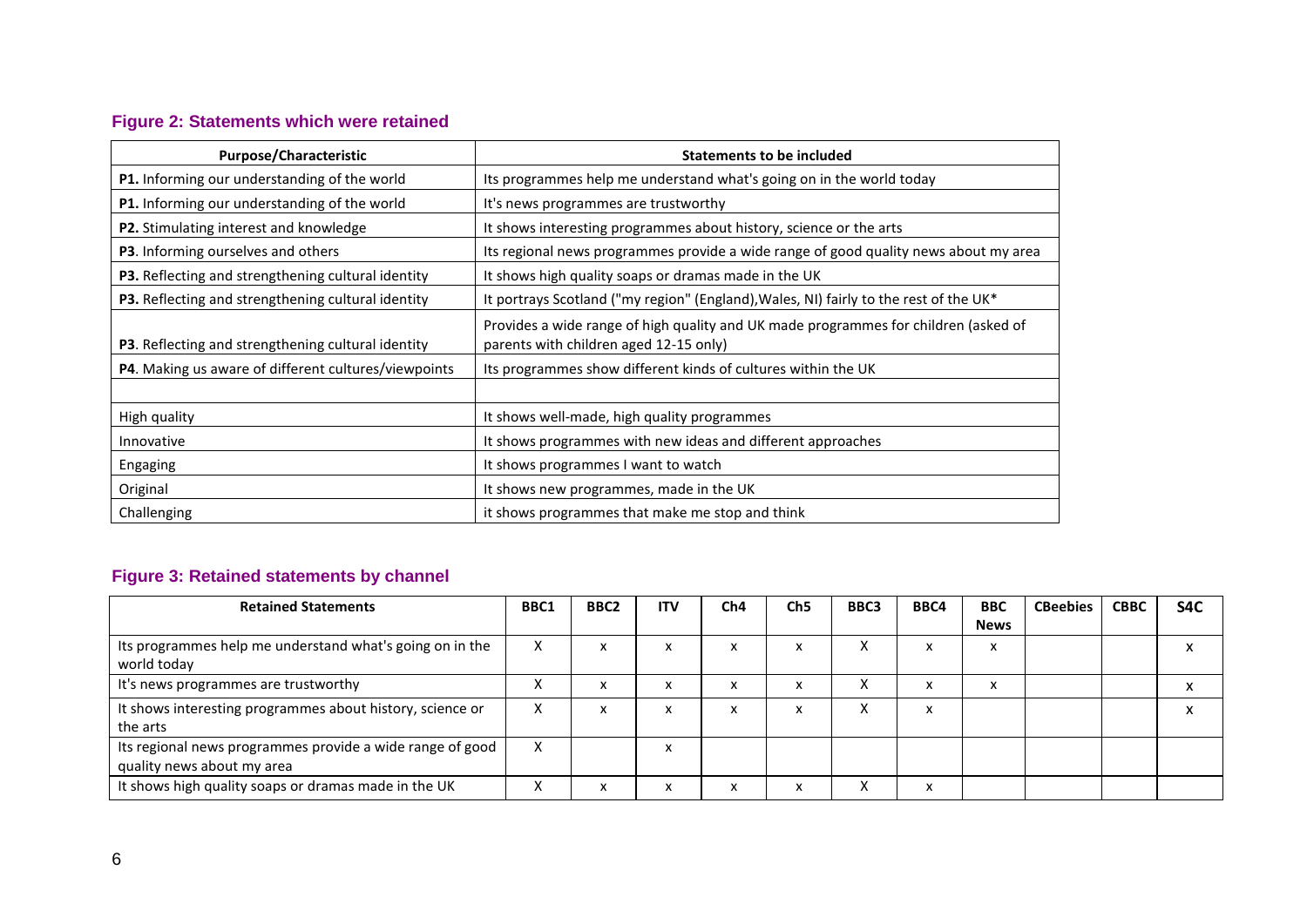| It portrays Scotland ("my region" (England), Wales, NI) fairly<br>to the rest of the UK                                          | $\times$ | x                         | X | x | x | A | x |  |   |   |
|----------------------------------------------------------------------------------------------------------------------------------|----------|---------------------------|---|---|---|---|---|--|---|---|
| Provides a wide range of high quality and UK made<br>programmes for children (asked of parents with children<br>aged 12-15 only) | v        |                           |   | x | x |   |   |  | X | X |
| Its programmes show different kinds of cultures within the<br>UK                                                                 | X        | x                         | X | x | x | X | x |  |   | x |
|                                                                                                                                  |          |                           |   |   |   |   |   |  |   |   |
| It shows well-made, high quality programmes                                                                                      | X        | X                         | x | x | x | X | x |  |   | X |
| It shows programmes with new ideas and different<br>approaches                                                                   | X        | $\boldsymbol{\mathsf{x}}$ | X | x | x | X | x |  |   | X |
| It shows programmes I want to watch                                                                                              | X        | x                         | X | x | x | X | x |  |   | X |
| It shows new programmes, made in the UK                                                                                          | X        | X                         | X | x | x | X | x |  |   | X |
| it shows programmes that make me stop and think                                                                                  | л        | X                         | X | x | x | X | x |  |   | X |

## **Figure 4: Removed Statements**

| <b>Statements to be removed</b>                                                           |
|-------------------------------------------------------------------------------------------|
| As a result of watching its programmes I've become more interested in particular subjects |
| It covers big national events well, like sports, music events or major news stories       |
| Its entertainment and factual programmes show people from different parts of the UK       |
| Its programmes reflect the interests and concerns of people like me                       |
| Its programmes offer a range of opinions of subjects and issues                           |
| Aside from news, it provides a range of good quality programmes about my region/nation    |
| I trust this channel                                                                      |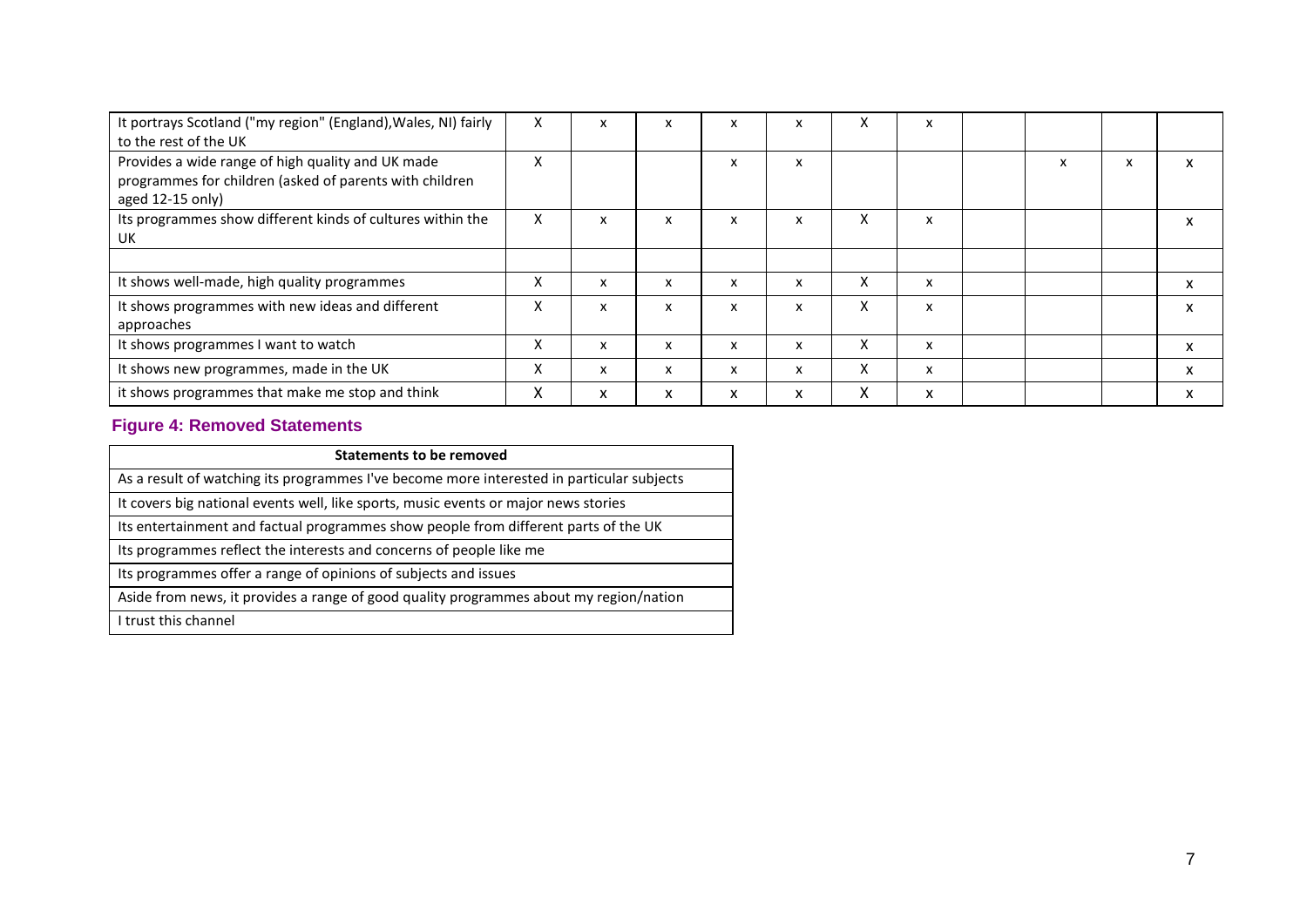#### **Pre 2011 Questionnaire Changes**

The 2009 questionnaire incorporated two main changes compared to the previous year. In Q2 2009 a new question was added which asked respondents to compare their satisfaction with one year ago. This was followed by an open-ended question, which enabled respondents to explain the reasons for their increased or decreased satisfaction in their own words. In addition, from Q3 2009, three further questions were added, designed to ascertain respondents' use of DVRs (digital video recorders) TV on demand and online viewing.

During each quarterly period of fieldwork, one of three 'modules' (Internet, Digital channels and Teletext) was inserted into the main questionnaire. These modules were inserted as follows in 2010:

*Q1* (January) = Internet Module (designed to explore the types of public service content viewed on the internet, how this content is found and respondents' opinions of the content)

*Q2* (April) = Digital channels module (respondents were also asked to rate a selection of non-PSB channels and PSB digital portfolio channels if they were regular viewers of these)

*Q3* (July) = Teletext module

*Q4* (October) = Digital channels module

In the digital channels module, respondents were also asked to rate a selection of non-PSB channels and PSB digital portfolio channels if they were regular viewers of these. The digital channels module had a similar structure to the main questionnaire, asking respondents to state the frequency with which they watched a variety of digital channels: ITV2, E4, Sky1, More4, Yesterday, Sky News, Discovery Channel, and Living. Those who watched each channel regularly were then asked to rate these channels on a number of statements relating to a range of areas (e.g. news, current affairs and other factual programmes, programme quality). Only relevant questions were asked about each channel so that, for example, questions concerning news were not asked about those channels on which news is not shown.

The digital channels module differed from the main survey in that satisfaction with 'all channels combined' and 'importance rating' questions were not asked.

The Teletext module (Q3 2010) explored the frequency with which Teletext, Ceefax, BBCi and Sky text were used, and then asked respondents to name (from a pre-coded list) the types of information they accessed on digital and analogue Teletext. The final section asked respondents whether they had noticed the changes to the Teletext service, whether they missed any aspects and what services they were using instead.

In January 2009, a new module concerning online public service content was created within the PSB Tracker telephone survey. This questionnaire was designed to explore the types of public service content viewed on the internet, how this content is found, and respondents' opinions of it, and was based on an omnibus survey carried out by GfK in June 2008.

Those who claimed to use the internet for public service content were asked the extent to which they agreed with five statements, such as: '*The internet is a good source of new public service content'*. In the January 2010 version of this module the number of statements was reduced from five to three. In both 2009 and 2010, all respondents (regardless of their use of the internet) were asked to rate the importance of 15 statements, where 1 represents 'not at all important', and 10 represents 'extremely important'. These statements were designed to address similar topics to the main survey and included statements such as: "*Helps me to*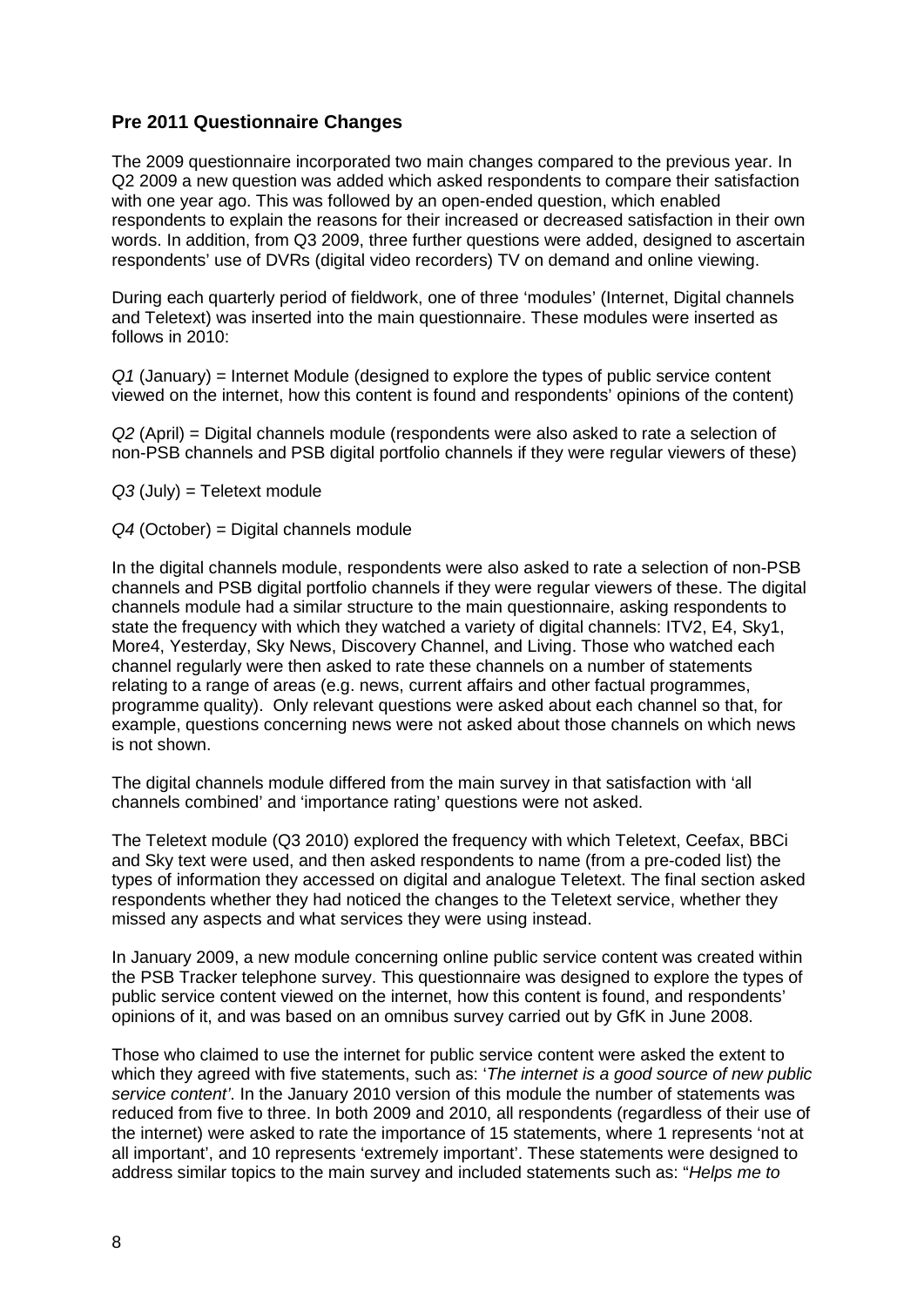*learn and find out about subjects*". The January 2010 internet module also featured two new questions relating to the BBC and Channel 4 websites. These asked respondents to rate the importance of providing online video services and high quality, trustworthy web content.

#### **Wales boost**

During each quarter of fieldwork, a Wales boost questionnaire was run alongside the main survey. This questionnaire mirrored the content of the main questionnaire, (with the same statements being rated), but asked only about S4C, all channels combined and importance ratings. The interchangeable modules used in the main questionnaire were not inserted into the Wales boost. Those who did not watch any of the S4C programmes in the Welsh language, and those who did not watch S4C regularly, were screened out.

#### **Analysis and reporting conventions**

The majority of analysis was carried out on 'regular' viewers. Regular viewers provide a more informed opinion as they are more involved with the channels, and rely less on potentially out-of-date or unfounded perceptions of the channel. Moreover, including 'occasional' viewers increases the level of 'don't know' responses, thereby reducing the granularity of the insight provided.

Viewers were asked to rate each channel (and the channels taken together) ou*t* of 10, and the top four scores (7-10) were used to calculate responses, correlating to a very/quite response. Throughout the report this is expressed as: "the channel is rated highly on…".

Throughout this document, only statistically significant differences will be reported within the text and also highlighted on the charts. Reported differences between survey figures are significant at the 99% level to accommodate the impact of sample design and weighting. This means that there is a high level of confidence that any reported differences reflect a true attitudinal or behavioural change rather than being caused by a change in sample methodology or profile. In previous reports, significance testing was performed at the 95% level, so this represents a more robust approach to reporting.

#### **Reweighting of 2007, 2008, 2009 and 2010 data**

As mentioned above, between 2010 and 2011, the PSB research tracker saw changes in the questionnaire, the quotas applied and the research company commissioned to undertake the research. Although the change in quotas and most questionnaire changes had limited impact on ability to analyse trend data, one questionnaire change had significant impact.

In the questionnaire used in 2010 and previous years, for each channel, respondents were asked whether they were regular viewers of that channel and then immediately how frequently they watch that channel – daily, weekly etc. In 2011, the regularity question was asked for all channels before respondents were asked about frequency of viewing. This had a significant impact on number of people who watched a programme frequently as shown. Figure 5 below shows the results against those of previous years PSB Tracker survey.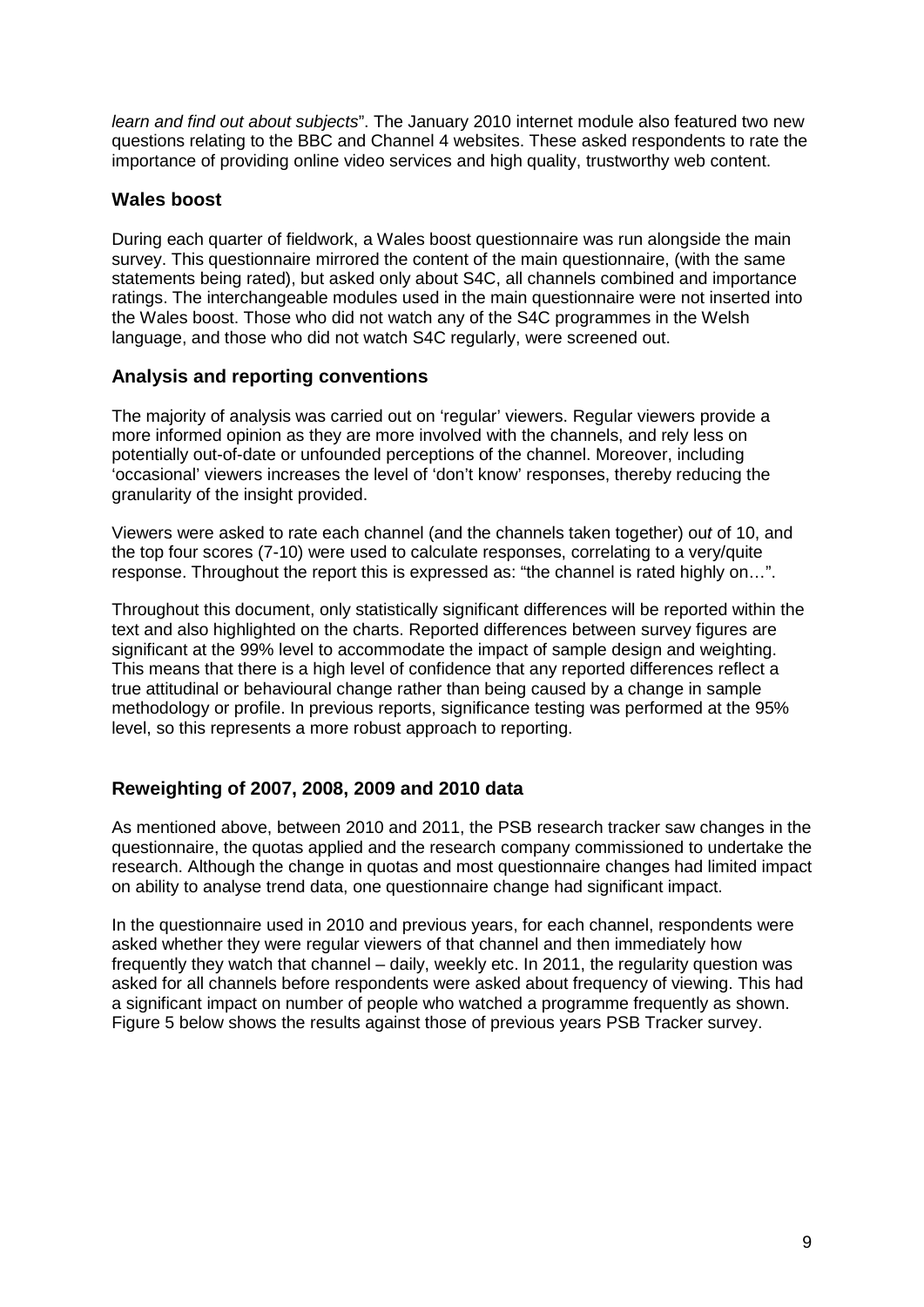After consideration and analysis, it has been decided to retain the new questionnaire structure going forward as it removes an element of priming the respondents. If asked how regularly a channel is watched and then immediately the frequency, respondents would measure their first response based on the two questions for all subsequent channels asked. As in pre-2011, the channels were rotated, so different respondents were presented with different channels first, this priming effect was not concentrated on specific channels.

In order to allow comparison of 2011 data with previous waves, the previous waves were reweighted to ensure consistency in number of regular viewers for channels. Three rim weights were applied – the first whether a respondent was a regular viewers of BB1/BBC2, the second whether they were a regular viewer of ITV/Channel 4/ Channel 5 and the third whether they were a regular viewer of BBC3/BBC4/BBC News. As the priming effect differed by age of respondents, the weights within each rim differed by age band of respondents. These three rims were then multiplied by the original demographic weight to ensure the sample was still nationally representative.

The impact of the weighting is shown in Figure 5. This reweighting brought the 2007, 2008, 2009 and 2010 data more closely in line with the 2011 data. The digital channels are overstated due to the impact of digital switchover between 2007 and 2011.

#### **Figure 5: The Proportion of Respondents who are self-claimed regular viewers (after re-weighting 2007, 2008, 2009 and 2010 data)**



**2008 2009 2010 2011 2012 2013**

2012 Shows direction of significant differences from 2011/2012 to 2013 at 99% level

Base: All respondents (7192, 6845, 6981, 6964, 3109, 3025, 3028)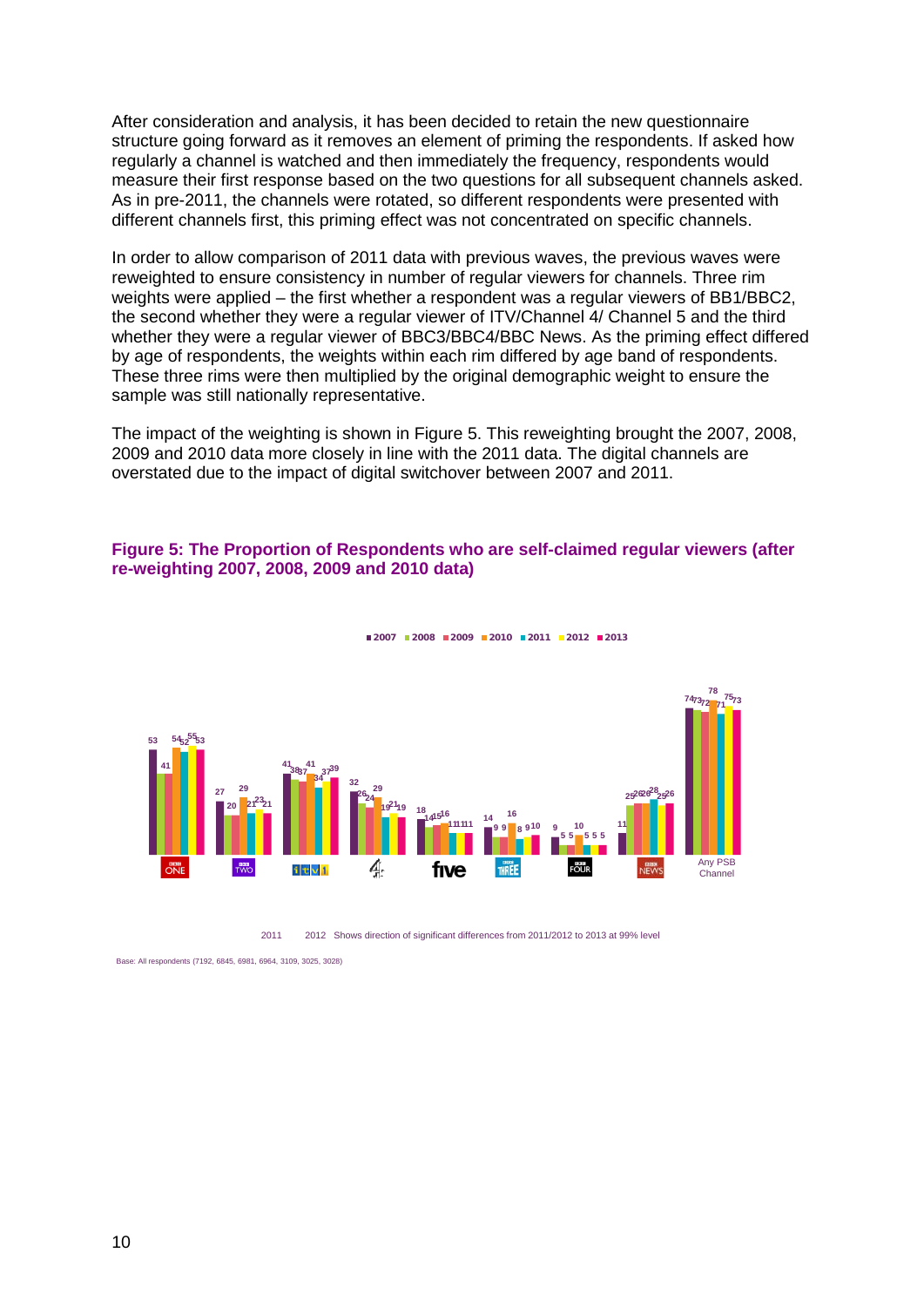# <span id="page-11-0"></span>**1.2 PSB Portfolio channels research**

PSB Portfolio channels included in the research

• ITV2

.

- ITV3
- $\bullet$  ITV4
- $\bullet$  F4
- More 4
- Film 4

#### Methodology and Sample

- 800 interviews were conducted amongst regular viewers of at least one 'Portfolio Channel'
- Fieldwork carried out online  $-25<sup>th</sup>$  March to 14<sup>th</sup> April 2014

#### Weighting

- To ensure data was representative, initial screening interviews were used to target respondents that matched the profile of the online UK population age 16+
- Data was weighted to match the demographic profile of all those online.
- A separate rim weight for age, based on the profile of viewers of any portfolio channel was applied.
- This age weight was derived from the main PSB Tracker (which is conducted via telephone).
- The subsequent data has a weighting efficiency of 93%.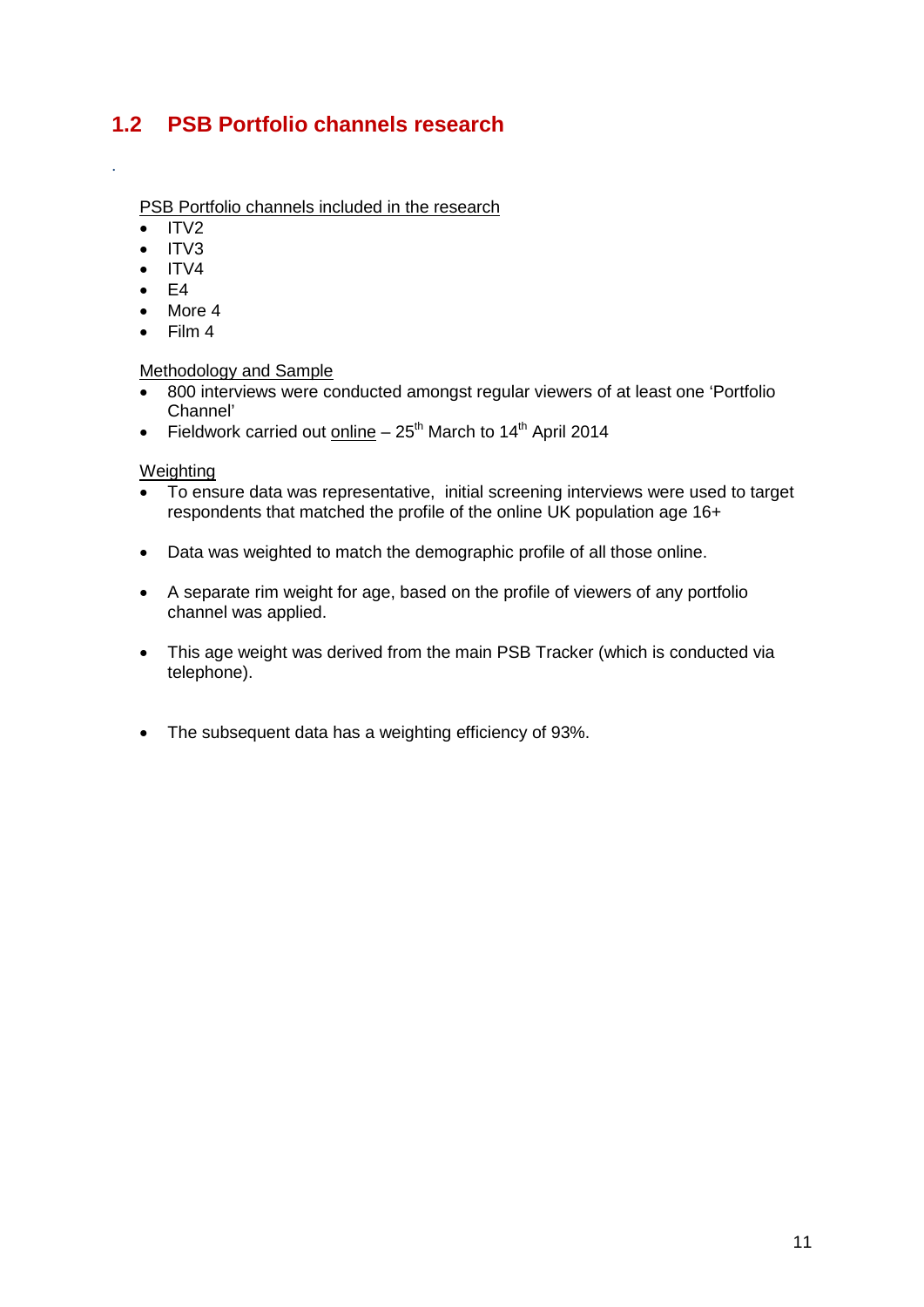# <span id="page-12-0"></span>**1.3 Viewing figures – BARB**

The data are provided by the Broadcasters' Audience Research Board (BARB), a panel of 5,100 homes providing TV measurement for the industry.

The analysis focuses on the changes to viewing of the PSB channels, PSB portfolio channels and all other channels (where applicable) which we refer to as multichannels. Figure 6 shows the channel group definitions used in the TV Viewing report.

The viewing metrics used in the analysis are hours of viewing, average weekly reach, channel share and channel profile. A dedicated programmes section focuses on total annual viewing hours to genres, which shows the total annual hours of viewing by an average individual of a given programme genre. The proportion of viewing of programme genres is also included. The genre analysis is approached in two ways; from a channel by genre perspective and from a genre by channel perspective. Most figures show viewing averages for all viewers aged 4+, the standard universe for the BARB currency.

As of 1 January 2010 a new BARB panel was introduced. There are two key features of this; firstly, the old and new panel consist of entirely different viewer panels, and secondly, there was a re-defining of geographic boundaries under the new panel. As a result of these changes, comparisons between data pre and post panel change must be considered with caution.

Changes to the BARB reporting system in 2010 now also allow broadcasters to retrospectively amend the genre labelling of broadcasts they have aired. These changes will apply to all historic data for respective programmes/films. As a result of this, analysis within this report is based on a snapshot of data at a given point in time (i.e. when analysis was conducted). All analysis is based on data as of April 2014.

| <b>Main five PSB</b><br>channels | <b>BBC portfolio channels</b>  | <b>Commercial PSBs' portfolio channels</b> |                                       |                                 |                                    |
|----------------------------------|--------------------------------|--------------------------------------------|---------------------------------------|---------------------------------|------------------------------------|
|                                  |                                | <b>ITV</b> portfolio<br>channels           | Channel 4 portfolio<br>channels       | Channel 5 portfolio<br>channels | <b>Multichannels</b>               |
| <b>BBC One</b>                   | <b>BBC Three</b>               | $ITV+1$                                    | Channel 4+1                           | Channel $5 + 1$                 | All<br>other remaining<br>channels |
| <b>BBC Two</b>                   | <b>BBC Four</b>                | ITV <sub>2</sub>                           | E <sub>4</sub>                        | $5*$                            |                                    |
| <b>ITV</b>                       | <b>BBC HD</b>                  | $ITV2+1$                                   | $E4+1$                                | $5*+1$                          |                                    |
| Channel 4*                       | <b>BBC News</b>                | ITV3                                       | More4                                 | 5 USA                           |                                    |
| Channel 5                        | <b>BBC Parliament</b>          | $ITV3+1$                                   | More4+1                               | 5 USA+1                         |                                    |
|                                  | <b>CBeebies</b>                | ITV4                                       | Film4                                 |                                 |                                    |
|                                  | <b>CBBC</b>                    | $ITV4+1$                                   | $Film4+1$                             |                                 |                                    |
|                                  | <b>BBC Olympics channels</b>   | <b>CITV</b>                                | 4Music                                |                                 |                                    |
|                                  | <b>BBC</b> red button channels |                                            | 4seven                                |                                 |                                    |
|                                  |                                |                                            | <b>Channel 4 Olympics</b><br>channels |                                 |                                    |
|                                  |                                |                                            |                                       |                                 |                                    |

#### **Figure 6 Definitions: BARB channel classifications**

Channels include HD variants where applicable

\*Channel 4 data for 2008-2009 includes S4C viewing. Following DSO in Wales in 2010, Channel 4 data from 2010 relates to viewing to Channel 4 only.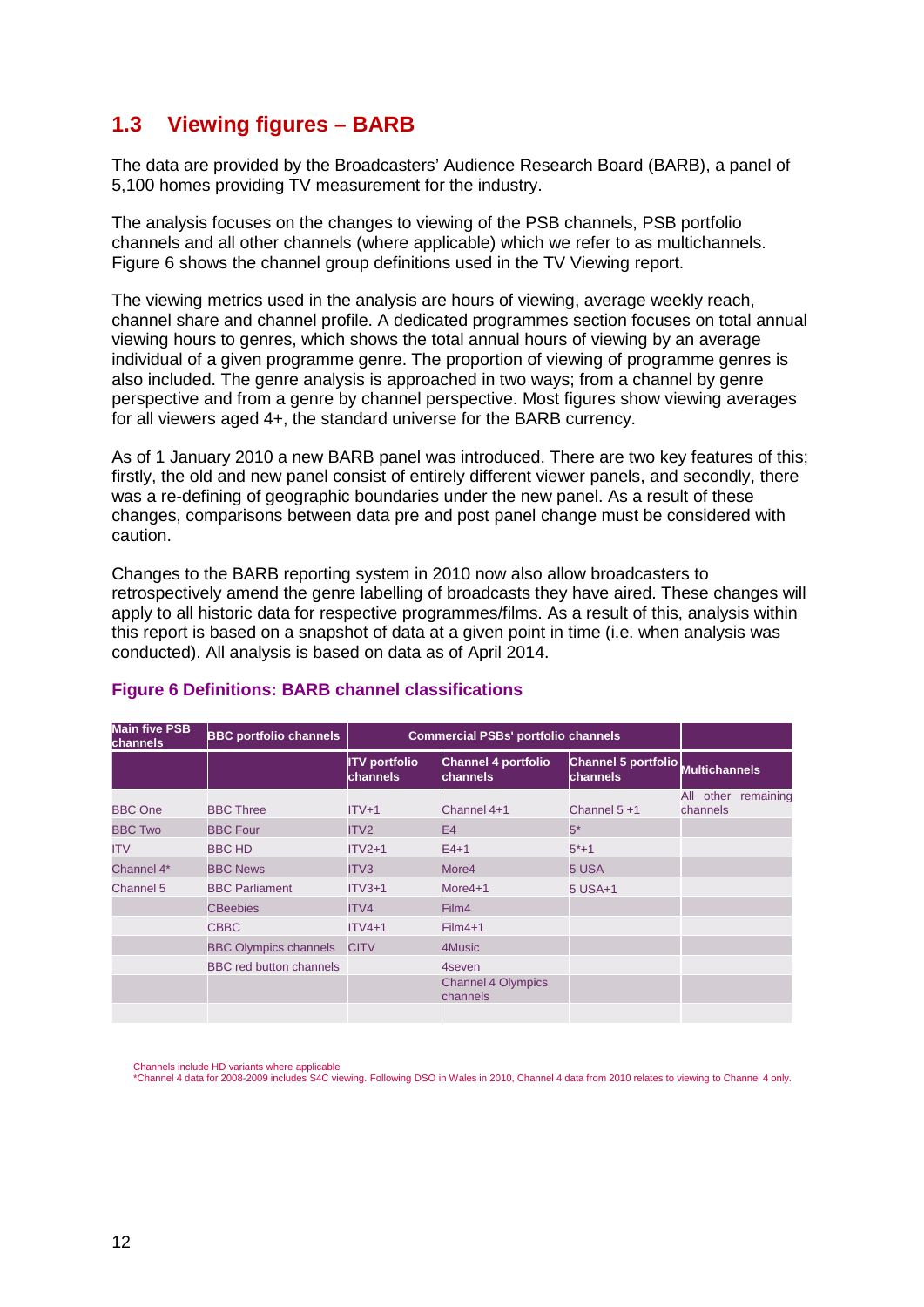# <span id="page-13-0"></span>**1.4 Programme genre definitions – BARB**

The genres defined in the TV Output and Spend section and those used in the TV Viewing section use different datasets, which have slightly different programme classifications. The former is sourced from information submitted directly from broadcasters to Ofcom while the latter is sourced from BARB programme logs. Figures 7 and 8 below show the BARB definitions and the specific PSB genre groupings used in this report.

#### **Figure 7 Definitions: BARB genre classifications**

Note: Genres highlighted bold represent PSB genres

| <b>Genre label</b> | Definition - BARB genres                                                                                                                                                                                                                                                                                                                                                               | Genre label             | <b>Definition - BARB genres</b>                                                                                                                                                                                                                          |  |  |
|--------------------|----------------------------------------------------------------------------------------------------------------------------------------------------------------------------------------------------------------------------------------------------------------------------------------------------------------------------------------------------------------------------------------|-------------------------|----------------------------------------------------------------------------------------------------------------------------------------------------------------------------------------------------------------------------------------------------------|--|--|
| <b>UK Drama</b>    | Drama: Single Plays - UK<br>Drama: Series/Serials - UK                                                                                                                                                                                                                                                                                                                                 | <b>Comedy</b>           | <b>Ent: Situation Comedy - UK</b><br><b>Ent: Situation Comedy - US</b><br><b>Ent: Situation Comedy - Rest of World</b>                                                                                                                                   |  |  |
| <b>UK Soaps</b>    | <b>Drama: Soaps - UK</b>                                                                                                                                                                                                                                                                                                                                                               |                         | <b>Ent: Other Comedy</b><br><b>Ent: Comedy Stand Up</b>                                                                                                                                                                                                  |  |  |
| Drama: Other       | Drama: Single Plays - Non-UK<br>Drama: Single Plays - Miscellaneous<br>Drama: Soaps - Non-UK<br>Drama: Soaps - Miscellaneous<br>Drama: Series/Serials - Non UK<br>Drama: Series/Serials - Miscellaneous                                                                                                                                                                                | <b>Entertainment</b>    | Ent: Variety/M.O.R.Music<br><b>Ent: Variety/Youth</b><br><b>Ent: Chat Shows - General</b><br><b>Ent: Chat Shows - Audience Participation</b><br>Ent: Quiz, Panel and Game Shows<br><b>Ent: Lottery Show/Updates</b><br><b>Ent: Animations - Cartoons</b> |  |  |
| <b>UK Films</b>    | Cinema Films: UK<br><b>TV Films: UK</b>                                                                                                                                                                                                                                                                                                                                                |                         | <b>Ent: Animations - Puppets</b><br><b>Ent: Family Shows</b><br><b>Ent: Special Events</b>                                                                                                                                                               |  |  |
| Films: Other       | Cinema Films: US<br>Cinema Films: Rest of World - Foreign Language<br>Cinema Films: Rest of World - English Language<br>Cinema Films: Bollywood<br>Cinema Films: Miscellaneous<br><b>TV Films: US</b><br>TV Films: Rest of World - Foreign Language<br>TV Films: Rest of World - English Language<br><b>TV Films: Bollywood</b><br><b>TV Films: Miscellaneous</b><br>Other Films (All) |                         | <b>Ent: Reality</b><br><b>Ent: Cookery</b><br><b>Ent: Bollywood</b><br><b>Ent: Miscellaneous</b>                                                                                                                                                         |  |  |
|                    |                                                                                                                                                                                                                                                                                                                                                                                        | <b>Music: Classical</b> | <b>Music: Classical - General</b><br><b>Music: Classical - Documentary</b>                                                                                                                                                                               |  |  |
|                    |                                                                                                                                                                                                                                                                                                                                                                                        | Music:<br>Contemporary  | <b>Music: Contemporary - General</b><br><b>Music: Contemporary - Documentary</b><br><b>Music: Contemporary - Performance/Live</b><br>Music: Contemporary - Chart Show or Countdown                                                                       |  |  |
|                    |                                                                                                                                                                                                                                                                                                                                                                                        | Music: Other            | Music: Miscellaneous                                                                                                                                                                                                                                     |  |  |

#### **Figure 8 Definitions: BARB genre classifications**

| <b>Genre label</b>                                                      | <b>Definition - BARB genres</b>                                                      | <b>Genre label</b>                         | <b>Definition - BARB genres</b>                                                                                                                                                                                                                                                                                                                         |  |  |
|-------------------------------------------------------------------------|--------------------------------------------------------------------------------------|--------------------------------------------|---------------------------------------------------------------------------------------------------------------------------------------------------------------------------------------------------------------------------------------------------------------------------------------------------------------------------------------------------------|--|--|
| <b>Visual &amp; Performing</b><br><b>Arts</b>                           | Arts (All)                                                                           | Documentaries:<br><b>Other</b>             | <b>Documentaries: Human Interest</b><br><b>Documentaries: Factual Drama</b><br><b>Documentaries: Factual Entertainment</b><br><b>Documentaries: History</b><br><b>Documentaries: Crime/Real Life</b><br><b>Documentaries: Travel</b><br><b>Documentaries: Fly on The Wall</b><br><b>Documentaries: Celebrity</b><br><b>Documentaries: Miscellaneous</b> |  |  |
| <b>National/International</b><br><b>News</b>                            | <b>News: National/International</b>                                                  |                                            |                                                                                                                                                                                                                                                                                                                                                         |  |  |
| <b>Nations &amp; Regions</b><br><b>News</b>                             | <b>News: Regional</b>                                                                |                                            |                                                                                                                                                                                                                                                                                                                                                         |  |  |
| News: Other                                                             | News: Miscellaneous<br>News: Generic                                                 |                                            |                                                                                                                                                                                                                                                                                                                                                         |  |  |
| Weather                                                                 | <b>Weather: National</b><br><b>Weather: Regional</b>                                 | <b>Religion</b>                            | <b>Religious (All)</b>                                                                                                                                                                                                                                                                                                                                  |  |  |
| <b>Current Affairs:</b><br><b>Political/Economical/S</b><br>ocial       | <b>Current Affairs: Political/Economical/Social</b>                                  | <b>Sport</b>                               | Sport (All)                                                                                                                                                                                                                                                                                                                                             |  |  |
| <b>Current Affairs: Other</b>                                           | <b>Current Affairs: Consumer Affairs</b><br><b>Current Affairs: Special Events</b>   | Children's                                 | <b>Children (All)</b>                                                                                                                                                                                                                                                                                                                                   |  |  |
|                                                                         | <b>Current Affairs: Magazine</b><br><b>Current Affairs: Miscellaneous</b>            | <b>Party Political</b><br><b>Broadcast</b> | Party Political Broadcast (All)                                                                                                                                                                                                                                                                                                                         |  |  |
| Leisure Interests                                                       | <b>Hobbies/Leisure (All)</b>                                                         | <b>Education</b>                           | <b>Education (All)</b>                                                                                                                                                                                                                                                                                                                                  |  |  |
| <b>Documentaries:</b><br><b>Science &amp; Natural</b><br><b>History</b> | <b>Documentaries: Natural History &amp; Nature</b><br>Documentaries: Science/Medical | Other                                      | <b>Other: New Programme</b>                                                                                                                                                                                                                                                                                                                             |  |  |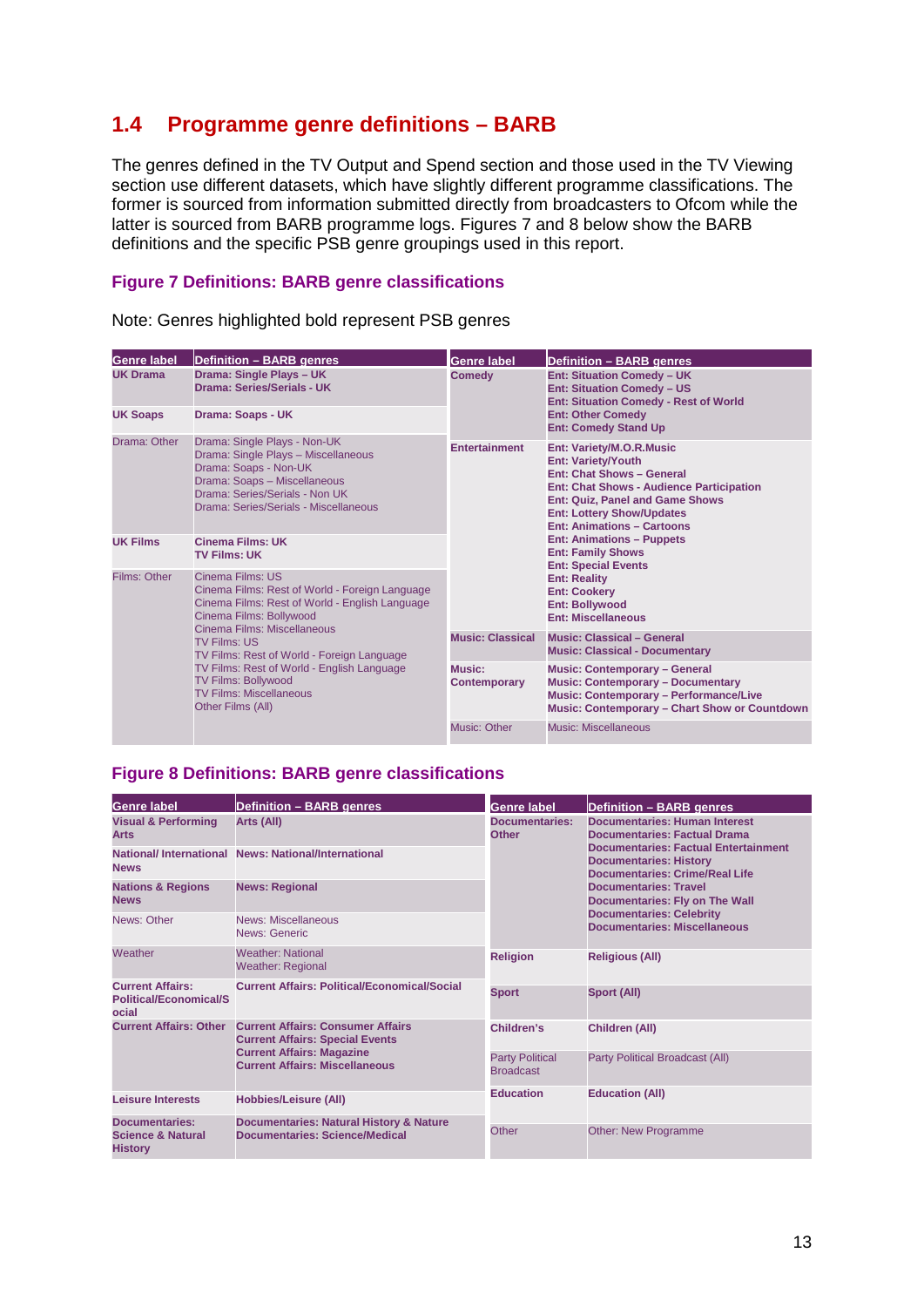# <span id="page-14-0"></span>**1.5 Viewing figures – BARB/Attentional**

The data are based on bespoke analysis of viewing data provided by BARB and undertaken by Attentional Ltd, a registered BARB Bureau.

Attentional maintain a database of BARB programme data, and add to this a number of additional information fields that are not available from standard BARB datasets. These include repeat markings (based on listings data from a number of sources) and country of origin data, based on production company information. BARB viewing data is combined with these custom fields to provide more in-depth analysis of UK broadcast output and to build a picture of the consumption levels for first-run, UK made programming across the main five PSB channels. Analysis looks at the date range 2008-2013.

Ofcom have also attempted to gauge the programme genre output and viewing impact of UK made first-run programming across the PSB portfolio of channels and all other multichannels in 2013 only. Data and analysis is based on the top 100 most popular programmes across the channel groups as a whole, analysed by channel within each group.

# <span id="page-14-1"></span>**1.6 Children's data**

Data are based on Ofcom annual returns:

- 1. PSB annual returns were collected for BBC One, BBC Two, ITV, ITV Breakfast, Channel 4, Channel 5 and the BBC's PSB digital channels: CBBC and CBeebies
- 2. Transmission and revenue annual returns were collected for Baby Network Ltd, BFTV, CSC Media Group Ltd, ITV plc, Viacom, Disney and Turner.
- 3. A request for information was made to the children's commericial multichannel broadcasters for first-run UK-originated hours and spend data for Baby Network Ltd, CSC Media Group Ltd, ITV plc, Viacom, Disney and Turner.

#### **Spend**

Programme spend represents the total cost of production or acquisition, including rights costs but excluding third party investment. In the case of commissions, it represents the price paid to the independent producer (and therefore includes a mark-up on production costs).

Trend data showing programme costs over a number of years is given in 2013 prices (i.e. taking account of inflation, using the Consumer Price Index).

#### **Hours**

Output hours are either based on slot time or running time. Slot time includes advertisements, sponsorship breaks and promos whereas running time excludes these minutes from programme output hours analysis. It is stated beneath each chart in this annex whether slot time or running time is used in the analysis.

BARB children's viewing data – as stated in [1.3](#page-12-0) [Viewing figures –](#page-12-0) BARB and [1.5](#page-14-0) [Viewing](#page-14-0)  figures – [BARB/Attentional](#page-14-0)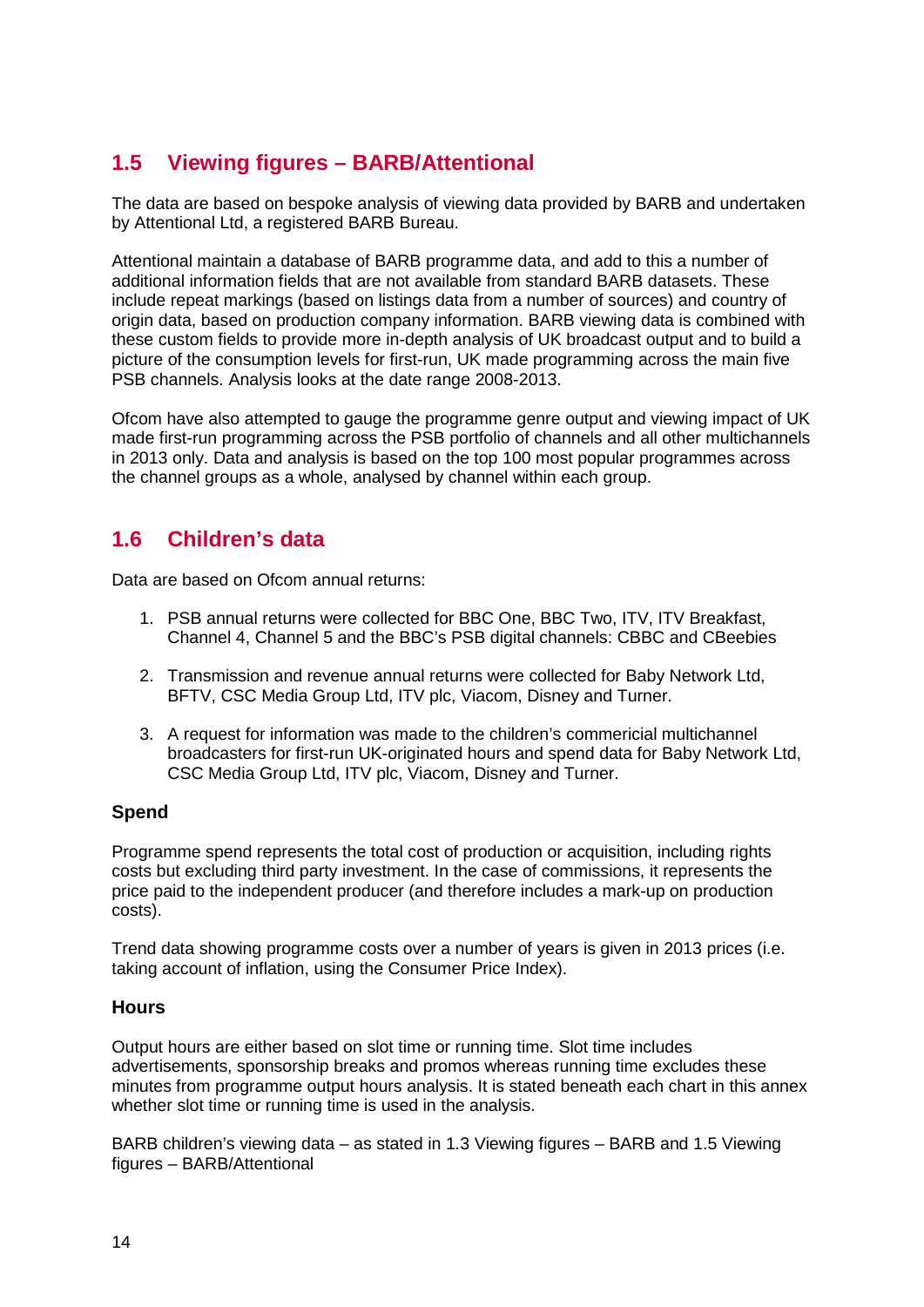## **Survey data**

A quantitative tracking survey conducted in 2011, 2012, 2013 and 2014. In April/May/June 2014, 1,660 in-home interviews with parents and children aged 5-15 were conducted, along with 731 interviews with parents of children aged 3-4. In April/May/June 2013, 1,689 in-home interviews with parents and children aged 5-15 were conducted, along with 685 interviews with parents of children aged 3-4. In March/ April 2012, 1,717 in-home interviews were conducted with parents and children aged 5-15, with 1,717 in-home interviews conducted in March/April 2011. In April/May and September/October 2010, 2,071 in-home interviews with parents and children aged 5-15 were conducted. In April/May and September/October 2009, 2,131 in-home interviews with children aged 5-15 and their parents/carers were conducted.

PSB survey data – as stated in [1.1](#page-2-1) [PSB Tracker](#page-2-1)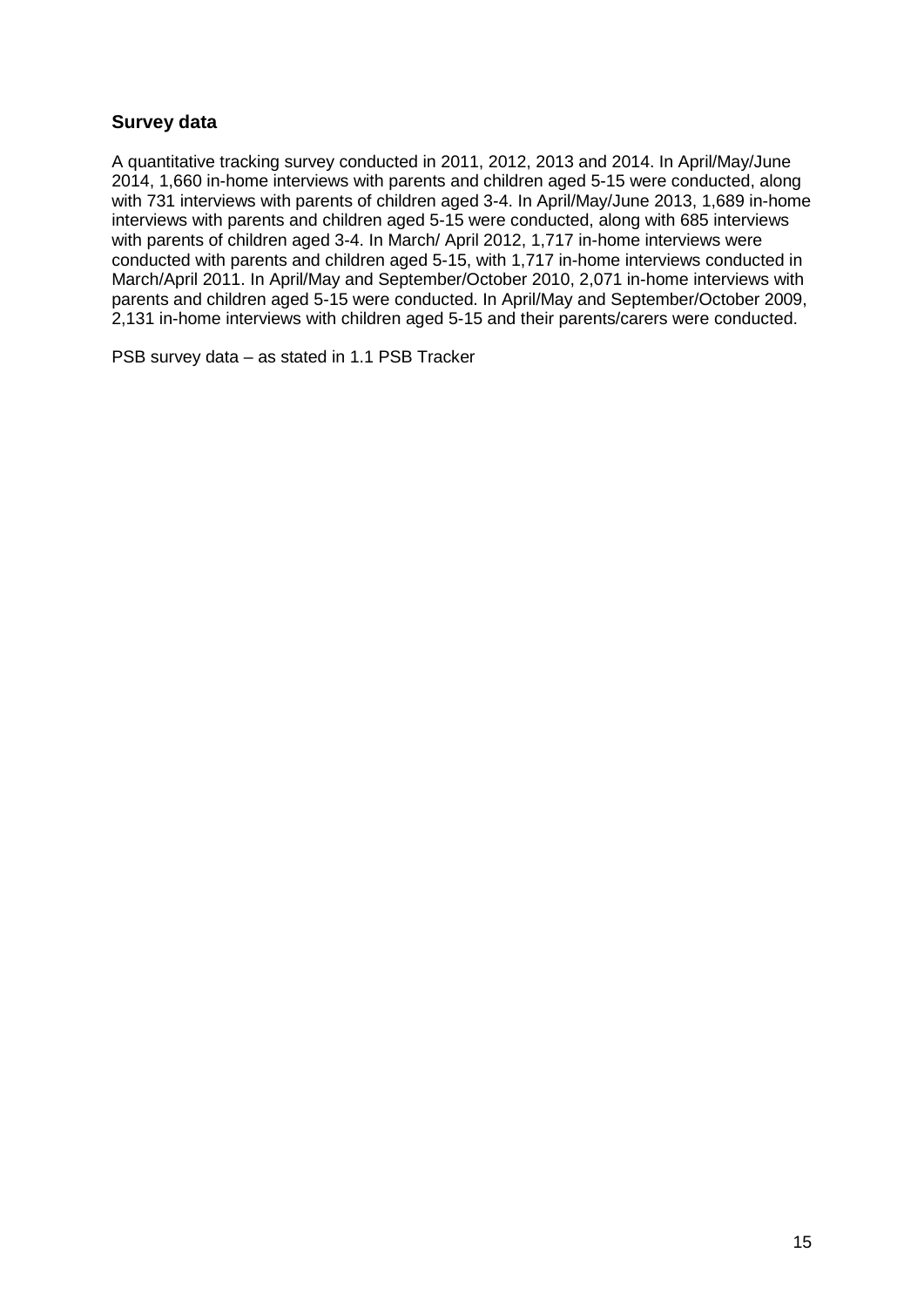# <span id="page-16-0"></span>**1.7 Output and spend data**

#### **PSB channels**

Wherever possible, data have been provided for BBC One, BBC Two, ITV, ITV Breakfast, Channel 4, Channel 5 and the BBC's PSB portfolio channels: BBC Three, BBC Four, CBBC, CBeebies, BBC News and BBC Parliament. BBC HD and BBC One HD has been excluded from most of the analysis in the report, as much of its output is simulcast from the core BBC channels and therefore would represent a disproportionate amount of duplicated broadcast hours and spend. Please refer to individual footnotes and chart details indicating when a smaller group of these channels is being reported on. ITV includes ITV Breakfast unless otherwise stated. Data for S4C and BBC Alba are shown within the nations' and regions' section. Note: GMTV became Daybreak during 2010; the data relating to both services are labelled ITV Breakfast in the output and spend analysis. Data for the PSB channels is provided to Ofcom by the PSBs as part of their annual returns.

#### **Non-PSB channels**

Additional output and spend data was collected from non-PSB channels via an Ofcom request for information. Data was collected from the following commercial PSB portfolio channels: CITV, ITV2, ITV3, ITV4, 4Seven, E4, Film4, More4, 5USA and 5\* as well as the following broadcasters; Sky, Viacom, UKTV, BT, Discovery, AETN, Turner, Disney, CSC and the Baby Network.

#### **Spend data**

Programme spend represents the total cost of production or acquisition, including rights costs but excluding third party investment. In the case of commissions, it represents the price paid to the independent producer (and therefore includes a mark-up on production costs).

The data and information expressed in this report has been adjusted for inflation. It is important to adjust for inflation when comparing nominal data at different points in time because with inflation, increases in nominal figures may simply reflect higher prices rather than increased production or purchasing power. For example, if a book cost £5 ten years ago, but £10 today, we would say its price has risen 100% in nominal terms. But had inflation risen by 100% at the same time, halving the value of money, we would say that the price has not moved in real terms.

Trend data showing programme costs over a number of years are given in 2013 prices (i.e. taking account of inflation, using the Consumer Price Index, as provided by the National Statistics Office).

All spend and output data are based on programmes broadcast in each calendar year, e.g. 2013 data reflects programmes broadcast during 2013.

#### **Output hours**

#### Definition of peak time

The standard definition of peak time is from 6pm to 10.30pm. However, for BBC Three and BBC Four peak time runs from 7pm (when broadcasting starts on these channels) to 10.30pm, except where otherwise stated.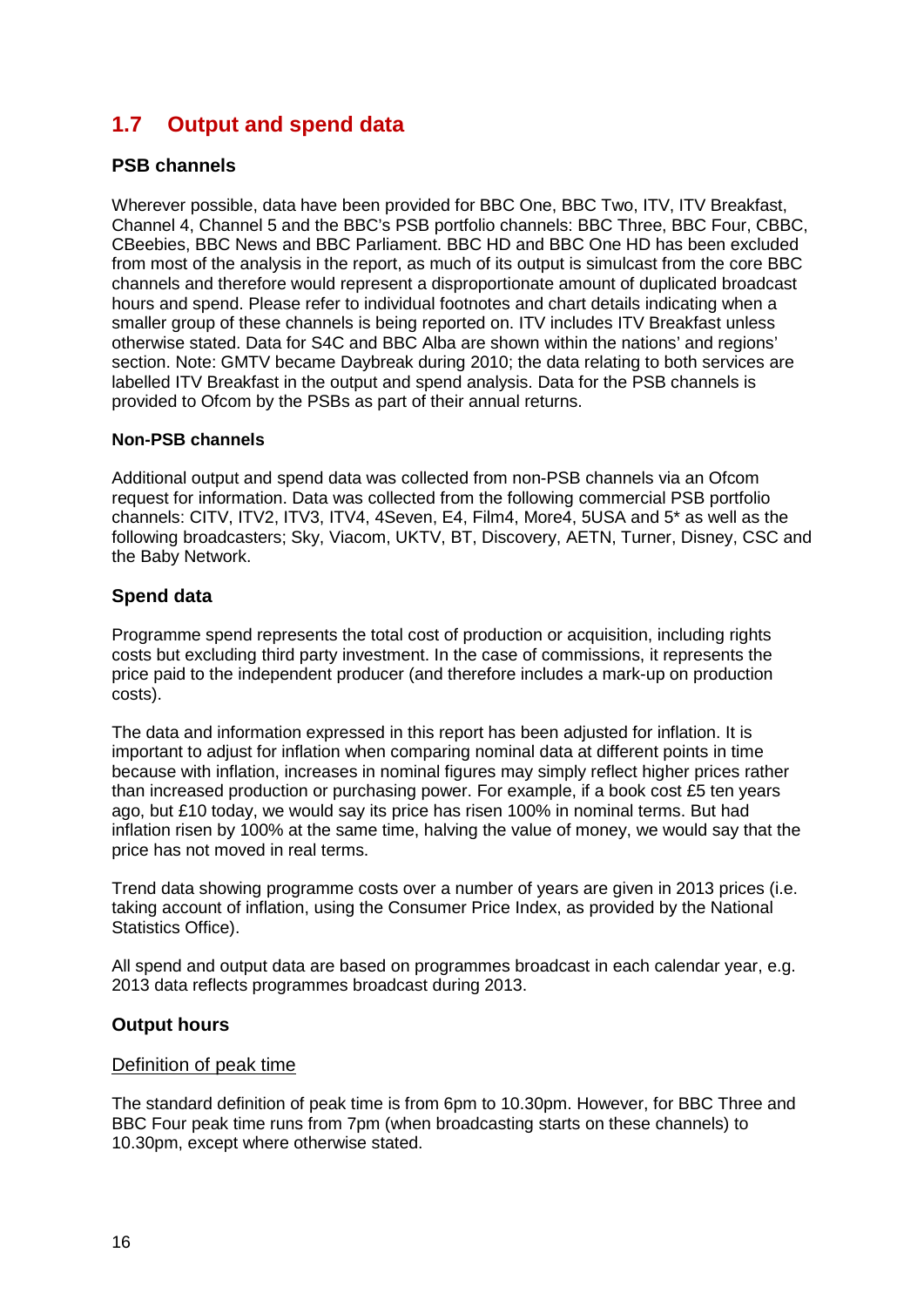#### Definition of slot time versus running time

Output hours are either based on slot time or running time. Slot time includes advertisements, sponsorship breaks and promos whereas running time excludes these minutes from programme output hours analysis. The PSB channels provide their data in slot times with the exception of nations' and region's output where running times are provided. The commercial PSB portfolio channels and multichannel broadcasters provided running times for their output data.

## **Genre definitions**

The output data provided by the broadcasters use a set of programme genre definitions, as outlined below and agreed with broadcasters in 2006. Please note that these genres are defined for our monitoring and reporting purposes, and do not necessarily correspond to definitions used in broadcasting legislation, such as the Audio-visual Media Services Directive.

Outlined below are the definitions used for the output and spend data in this report:

#### News

- Newscast or news bulletin providing national, international or regional news coverage.
- News magazines which may contain a range of items related to news stories, with comment and elements of general interest.
- Coverage of parliamentary proceedings and political coverage.
- Weather forecasts and bulletins, including reports on air quality, tide times etc.

#### Current Affairs

- A programme that contains explanation and analysis of current events and issues, including material dealing with political or industrial controversy or with public policy.
- Topical programmes about business matters and financial issues of current interest.
- Political debates, ministerial statements, party conferences.

#### Arts & Classical Music

- A programme displaying or presenting a cultural or artistic performance or event.
- Programmes providing information, comment or critical appraisal of the arts.
- The subject matter can cover theatre, opera, music, dance, cinema, visual arts, photography, architecture and literature.

#### Religious & Ethics

- All forms of programming whose focus is religious belief, for example: programmes intended to provide religious inspiration through words and/or music, and informational programmes explaining doctrine, belief, faith, tenets, religious experiences or topics providing a religious world view.
- Coverage of religious acts of worship of all faiths.
- Life experience: moral, ethical, spiritual exploring one or more of the following issues at some point in the programme: (i) a recognisable religious perspective forming a significant part of the overall narrative; (ii) an exploration of people's daily lives whose attitudes could be said to be informed by a religious background or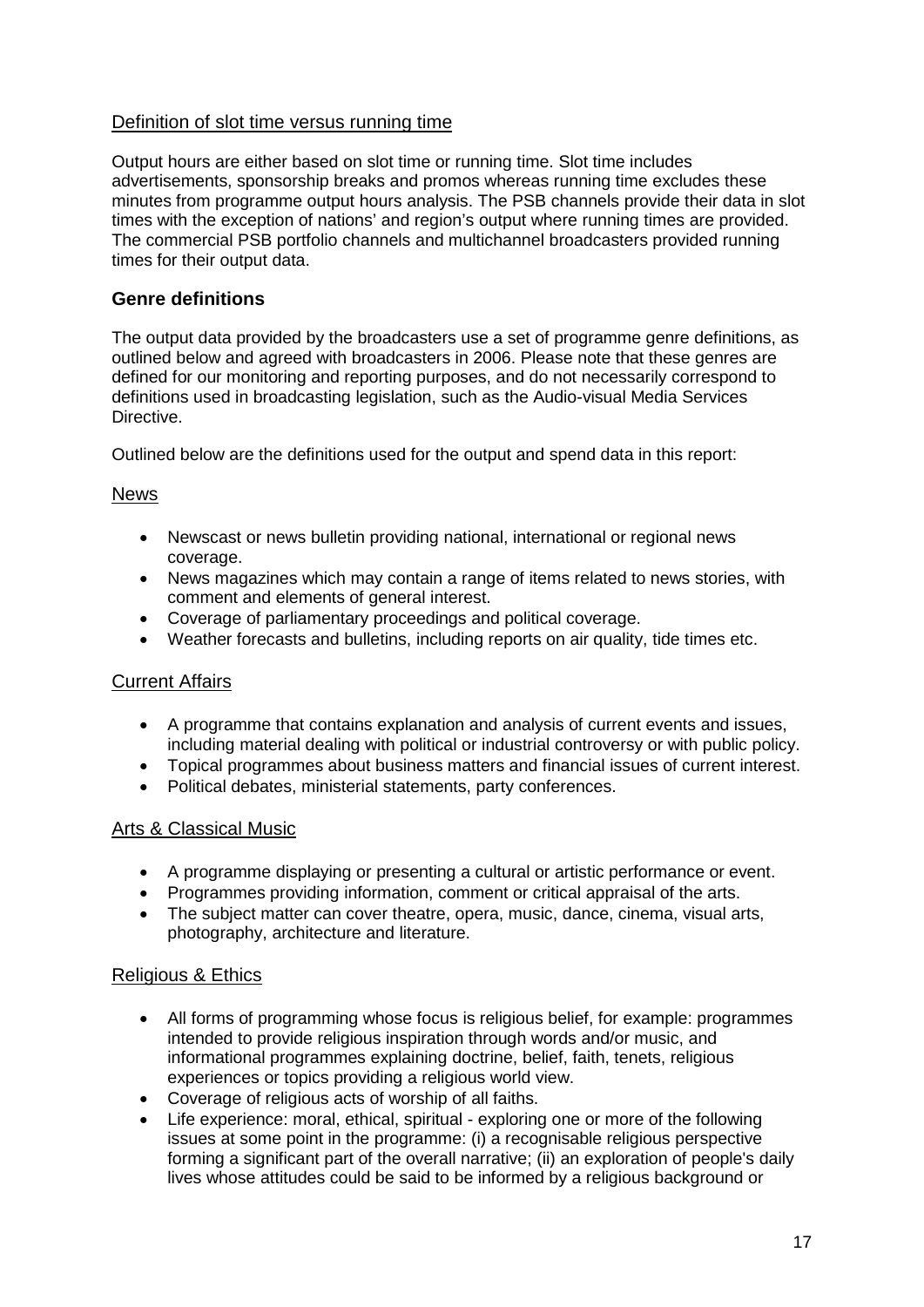tradition; (iii) an exploration of people's perception of, and attitudes to, philosophies which address the big questions of life that affect them. These must demonstrate an approach that bears in mind a religious faith/belief context.

## **Education**

- Programmes with a clear educational purpose, usually backed by specially prepared literature publicised on screen and in other appropriate ways. Includes programmes for Schools, BBC Learning Zone and Open University programmes.
- Programmes reflecting social needs and promoting individual or community action. Also includes Campaign weeks on particular subjects, e.g. bullying, drugs.

#### Factual

• All types of factual programmes, included in the genres listed below.

#### Specialist Factual

- History programmes about historical times or events, including programmes about archaeology
- Nature & Wildlife natural history and programmes about environmental issues.
- Science & Technology programmes about scientific issues, new discoveries, medical matters and new technological developments

#### General Factual

- General factual programmes, including consumer affairs.
- Lifestyle programmes, hobbies and leisure interests, including makeover shows.
- Daytime magazine programmes and talk shows
- Coverage of special events, not generated by the broadcaster, including commemorative events, royal events.

#### Factual Entertainment

• Popular factual material, including reality shows, docusoaps and other Factual Entertainment.

#### Drama

- All drama including comedy drama and TV movies but excluding soaps which are classified separately.
- Docu-drama based on reality, telling the story of actual events.

#### Soaps

• Drama programmes with a continuous storyline and fixed cast, normally with more than one episode each week and shown every week of the year and usually (but not necessarily) of 30 minutes duration.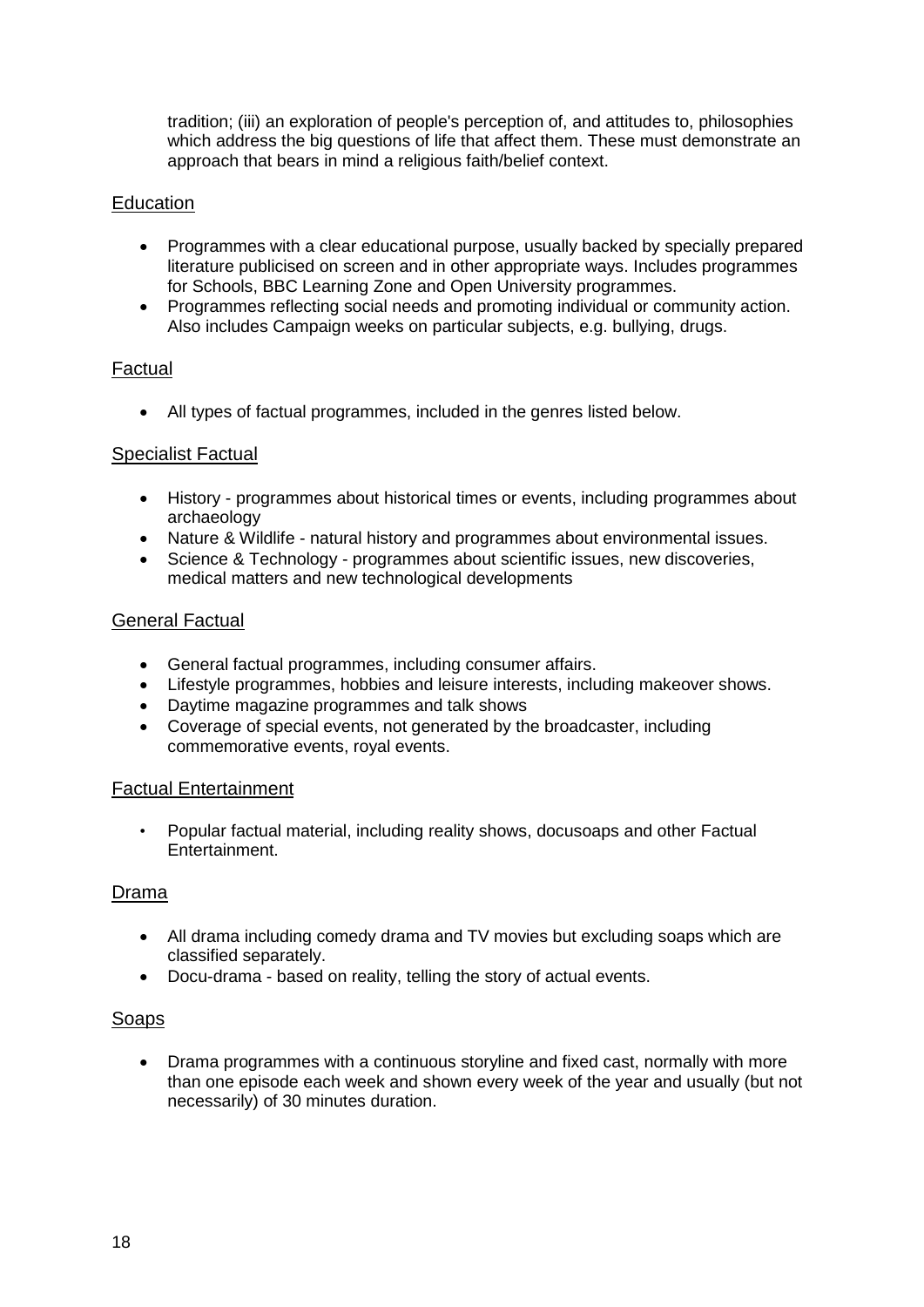## Films

• All feature films that have had a prior theatrical release including films commissioned by the broadcaster.

## Entertainment

- All forms of entertainment programme, including panel games, chat & variety shows, talent contests
- Quiz and game shows
- Pop music video shows
- Contemporary music coverage of popular music events and performances, such as OB concerts or as-live studio based shows.

## **Comedy**

- All forms of scripted comedy, satire, stand-up, and sketch shows
- Situation comedy dramatised entertainment in a humorous style, usually with a fixed cast and generally of 30 minutes' duration.

## **Sport**

• All forms of sports programming including coverage of sporting events.

## Children's

- All types of programmes designed for a children's audience, including:
- Drama
- Entertainment shows, including weekend magazines and animations and cartoons, including puppets which are designed for a children's audience.
- General information programmes and News for children.
- Education and factual programmes for pre-school children.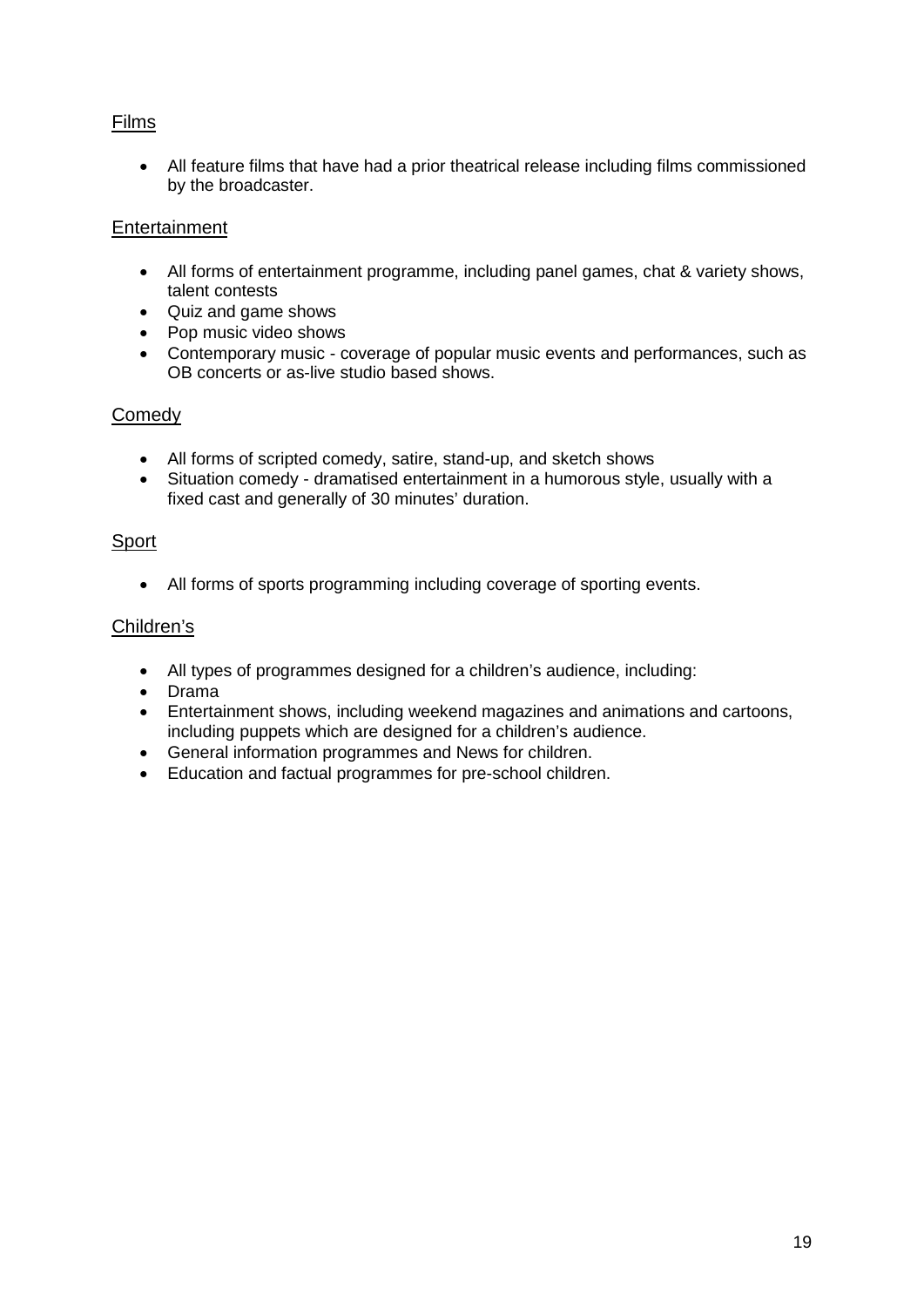# <span id="page-20-0"></span>**1.8 Online Media Services**

Chapter 4 "Online Media Services" draws upon a number of sources: Ofcom consumer research, third party consumer research, the Mori Study, the Enders Study, and VOD service programme request data.

#### **Ofcom consumer research**

Ofcom consumer research was drawn from Ofcom's Technology Tracker. The Ofcom technology tracking survey is a face-to-face survey run by Saville Rossiter-Base. Its core objective is to provide Ofcom with continued understanding of consumer behaviour in the UK communications markets (covering mobile and fixed telecoms, internet use, TV, radio and bundling), to help monitor changes and assess the degree and success of competition.

Fieldwork is conducted in two waves; wave 1 takes place in January and February, and wave 2 fieldwork runs from May to July of each year. The sample is 2000+ UK adults aged 16+ per wave, reflective of the UK profile by sex, age, socio-economic group, region, employment status, cabled/non-cabled areas, rural/urban areas and levels of deprivation. Where necessary, the data have been weighted to ensure they are representative of the UK adult population.

#### **Third party consumer research**

We draw upon Decipher Research's VOD Audit. Findings are drawn from the Q4 2013 summary report. The VOD Audit was prepared using data from new data collected throughout December 2013, and the previous three reports collected in March and June as well as September 2013.

*The VOD Audit is a quarterly audit of the UK DTV and OTT VOD landscape. It is collected directly from the relevant set top boxes and online services over a period of 4 weeks. Since December 2013, Decipher automate collection of all online services, thereby improving accuracy and speed of collection.*

*A comprehensive and robust quarterly audit of VOD content[2](#page-20-1) on all significant UK services: Sky, Virgin Media, BT TV and TalkTalk, Catch-up players: BBC iPlayer, ITV Player, 4oD and Demand 5, and OTT services Netflix, Lovefilm, Now TV, Blinkbox, Xbox Video, Playstation Store, Google Play, Sky Go, Wuaki, Wuaki Select, KnowHow Movies and iTunes.*

*Source: Decipher VOD Audit, Q4 2013*

The VOD Audit provides some segmentation by genre, however these genres are different from those elsewhere in the report. They are defined as follows:

<span id="page-20-1"></span> $2$  Decipher define VOD content as "all content appearing in the on-demand areas of the covered platforms – this includes catch-up content, box sets (entertainment shows, news and documentaries), movies, sports shows, kids shows, and music."  $\overline{a}$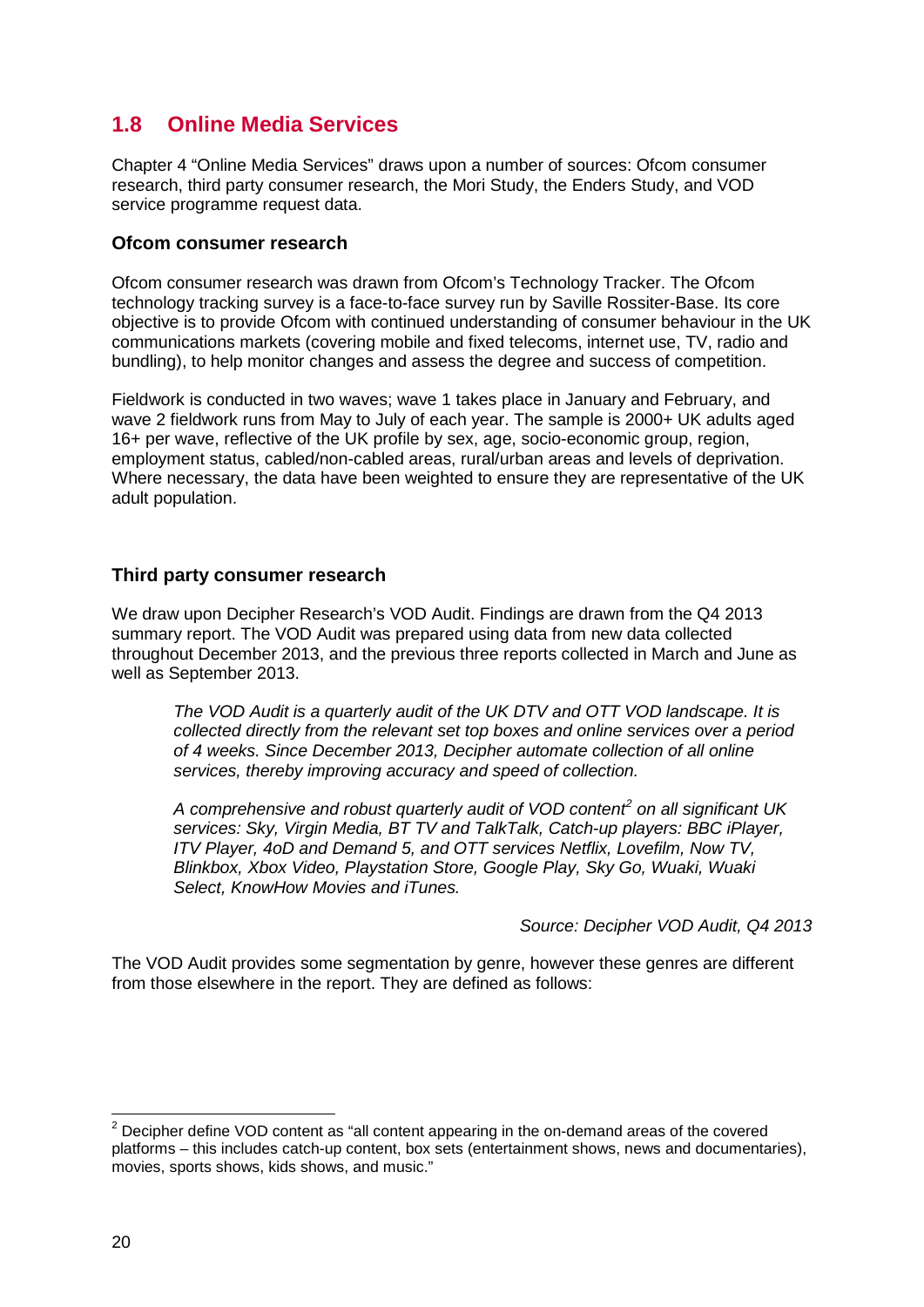- **Catch-up** On-demand programming available to access within 30 days of the original transmission.<sup>[3](#page-21-0)</sup>
- **Movies** Content in the movies area for each platform; either feature-length films, short films or trailers.
- **TV Box Sets** On-demand TV shows available outside of the catch-up window: this also includes news bulletins and documentaries
- **Kids** Children's archive TV shows which are given in a specific 'Kids' area; children's films are in movies section.
- **Sport** Archive sports shows available either in specific 'sports' are or under a channel e.g. Sky Sports
- **Music** Music videos, 'making of' short films and anything else which appears in music on-demand area
- **Adult** Pin-protected adult movies and shows

## **The Mori Study**

The quantitative research was a thirty minute face to face survey using CAPI (Computer Assisted Personal Interviewing). In total 2,026 interviews were completed between 24th<sup>th</sup> July and 31<sup>st</sup> August 2014. The sampling approach was random location sampling, stratified by region, urban vs rural and deprivation. Quotas were set on gender, age, work status and ethnicity.

In order to ensure enough interviews were completed in each of the four nations, to allow robust statistical analysis, the sample was disproportionately stratified to boost the number of interviews in the devolved nations (a minimum of 150 interviews were conducted in each of Scotland, Wales and Northern Ireland).

The survey data have been weighted according to region, work status, and age to reflect the population profile nationally within each nation – England, Scotland, Wales and Northern Ireland. Because the survey was stratified to boost the number of interviews in the devolved nations the effective base size of the sample reduced to 1,919.

## **The Enders Study**

Chapter 4 draws on a report titled "How online media services have fulfilled the public service objectives" commissioned by Ofcom written by Enders Analysis ('the Enders Study'). This report is published alongside the 2014 PSB Annual Report and the full methodology is outlined in Chapter 2 between pages 5 and 15. This methodology is summarised below.

The Enders Study comprised of three phases: researching a database of online media services, case study analysis of twelve online media services, and interviews with three key players working in digital media.

<span id="page-21-0"></span> $3$  If a kids or sports show is within the first 30 day window, it will be counted in the catch-up area. Kids and sports sections are for archive/box set content only.  $\overline{a}$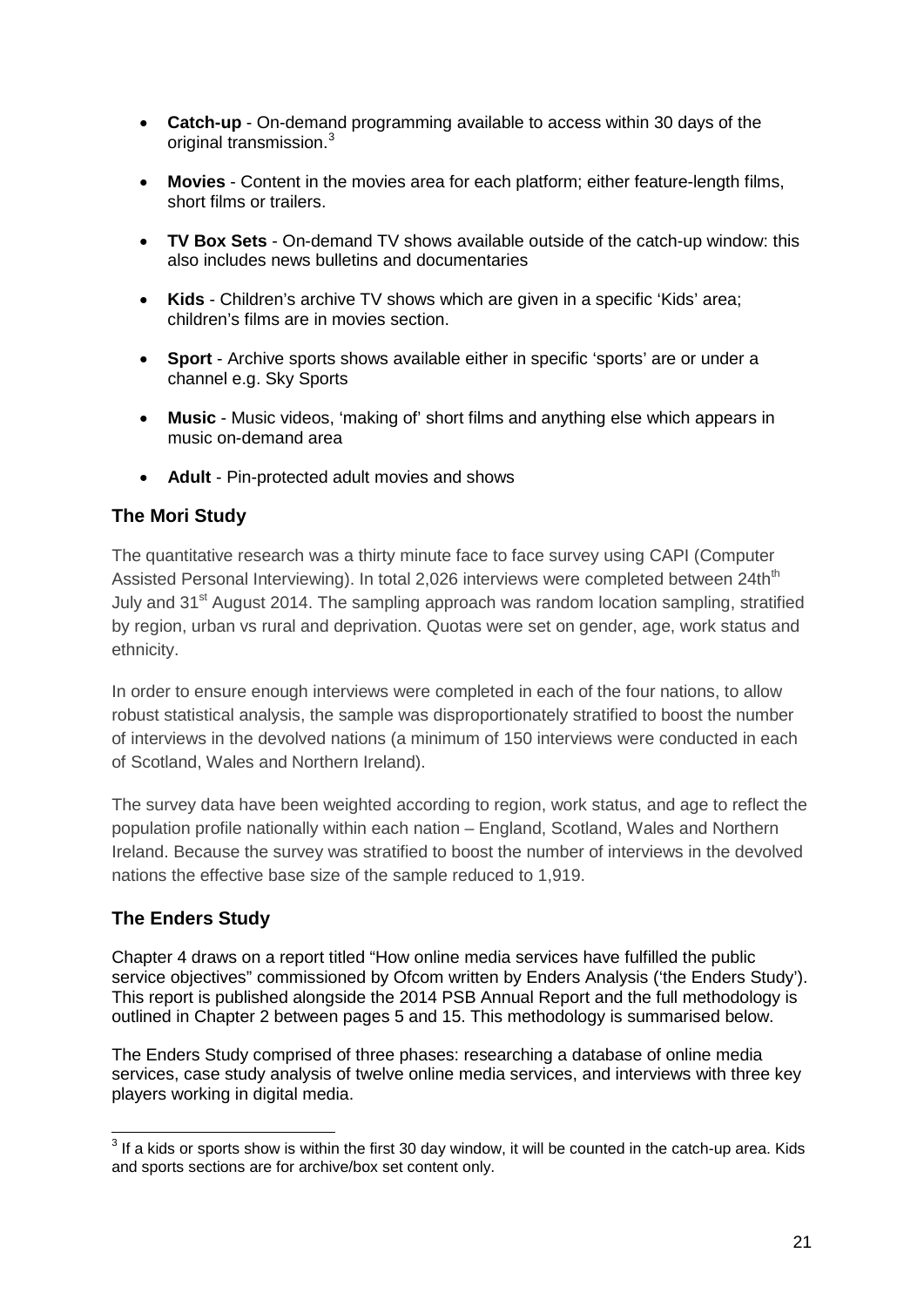The database of online media services classified each service as a video-on-demand (VOD) service or an 'other internet service' (OIS), classified the type of company providing the service, named the parent company where appropriate, classified the principal funding model, listed the platforms on which the service was available, listed the country of origin, provided a short description and assessed which public service objectives Enders judged to be fulfilled by the service. The database was populated from existing databases of VOD services, services listed by web metrics firms Nielsen and comScore, and desk research.

Enders defined VOD and OIS as follows:

- **Video-on-demand (VOD) services:** as per the "on-demand programme services" definition in the Act, expanded to include services offering other forms of video content not covered by the on-demand programme services definition.
- **Other internet services**: typically providing text, pictures, video clips, audio clips, or other interactive content, excluding any service which could be defined as a VOD service.

Analysis of this database included assessment by the features of online media services listed above, as well as analysis of the audience and consumption of online media services by public service objective using comScore Media Metrix (MMX) data. comScore provided an unduplicated audience figure and total minutes spent by the internet population for each of the public service objectives for each December from 2009 to 2013. This was for laptop and desktop consumption only. A respective mobile unduplicated audience figure and total minutes spent was provided by comScore for December 2013 only.

Case studies were chosen from the services catalogued in the database through an iterative discussion between Ofcom and Enders Analysis. The case studies are a predominantly qualitative assessment of the nature of the service, how each of the services fulfils different public services, and the manner in which it does so. The case studies are available separately from the main Enders report<sup>[4](#page-22-0)</sup>.

#### **Video-on-demand service programme request data**

Ofcom requested from the BBC, ITV, C4C and Channel 5 their programme request data for their on-demand programme services. A programme request is generated each time a user initiates an on-demand stream or download through the service. Requests for simulcast streams are excluded.

The on-demand programme services are BBC iPlayer, ITV Playter, 4oD, Demand 5 for all the devices for which they are available, and the syndicated on-demand programme services provided by television platform operators<sup>[5](#page-22-1)</sup>. In the case of C4C and Channel 5 this includes requests for programmes available on YouTube<sup>[6](#page-22-2)</sup>. This excludes programmes provided by subscription video-on-demand services such as LoveFilm and Netflix, and excludes content bought or rented through transactional video-on-demand services such as iTunes or Google Play.

Where available, request data was provided at a total level for each year and by genre for each year. Guidance on genres was given to service providers as follows:

<sup>&</sup>lt;sup>4</sup> http://stakeholders.ofcom.org.uk/consultations/psb-review-3/supporting-documents/enders-report/

<span id="page-22-1"></span><span id="page-22-0"></span><sup>&</sup>lt;sup>5</sup> Namely, those services provided by Virgin, Sky and some legacy BT Vision set-top-boxes.

<span id="page-22-2"></span><sup>&</sup>lt;sup>6</sup> For full length programmes, not clips.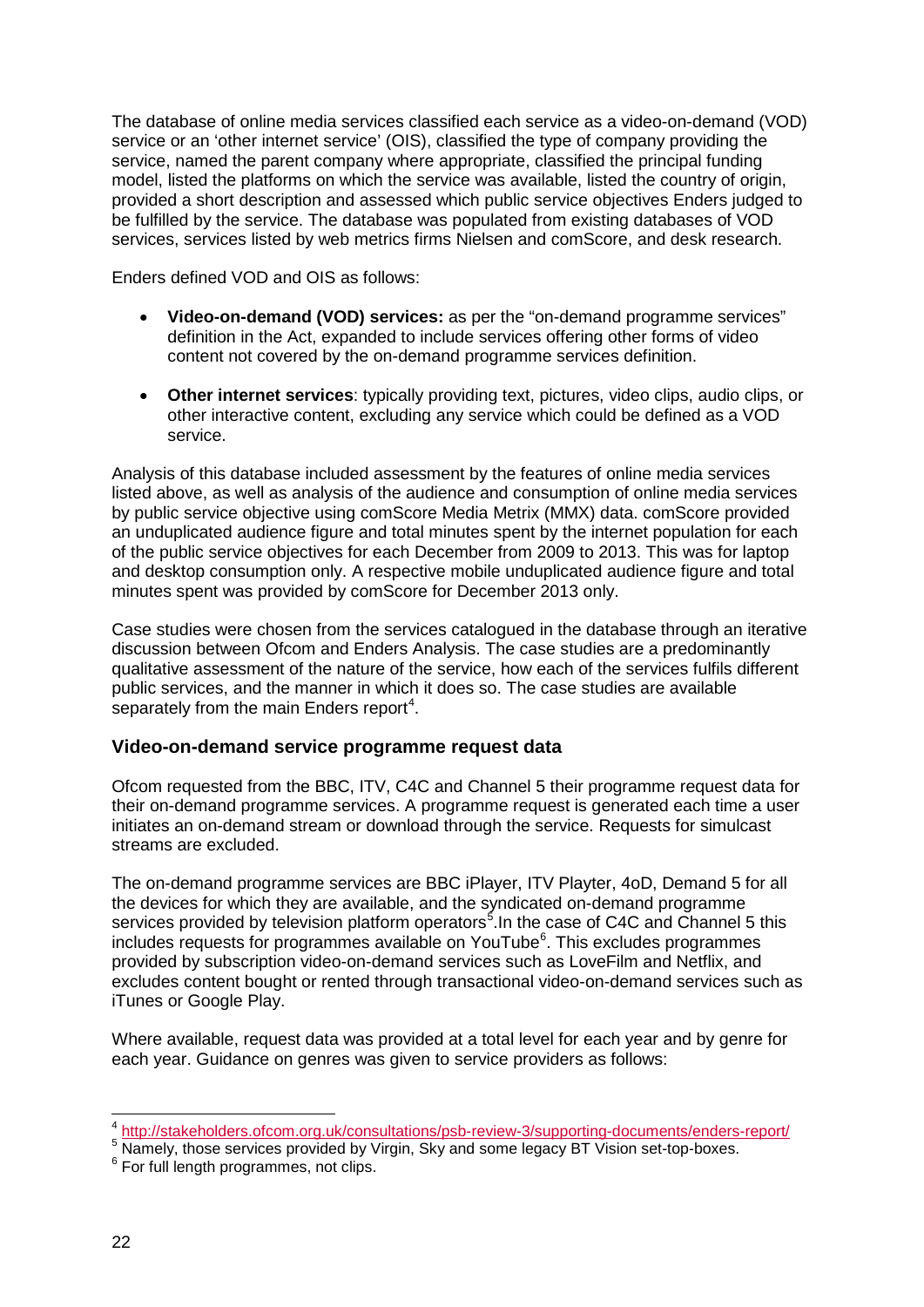- **News** A newscast or news bulletin providing network news coverage. News magazines should also be included which may contain a range of items related to news stories, with comment and elements of general interest. Separate weather reports and forecasts should also be included.
- **Current Affairs** A programme which contains explanation and analysis of current events and issues, including material dealing with political or industrial controversy or with public policy. Consumer programmes and special events should be included under "General Factual". Party Political and Election Broadcasts should be excluded completely.
- **Arts and Classical Music** Programmes displaying or presenting a cultural or artistic performance or event, and programmes providing information, comment or critical appraisal of the arts. The subject matter of arts programmes cover theatre, classical music, opera, dance, cinema, visual arts, photography and literature. Performances of popular contemporary music should be included with light entertainment.
- **Children's**  Programmes designed for a children's audience drama, entertainment (including children's animation and cartoons), factual and pre-schools. Schools programmes should be included within the education genre.
- **Religious** All forms of religious programming, including coverage of acts of worship, programmes intended to provide religious or spiritual inspiration to viewers through words and/or music, and informational programmes examining topics or issues related to religion, or looking at topics or issues from a religious point of view.
- **Factual** Includes any form of factual or documentary programming, including features and coverage of special events, for example parliamentary proceedings, party conferences or coverage of royal events. Hobbies/leisure programmes, consumer programmes and reality shows should also be included. Drama documentaries should be included in the drama genre. Documentaries on the arts, or covering religious topics should be included in the arts or religion genre. Coverage of sports events should be included in sport.
- **Education** Programmes with a clear educational purpose, usually backed by specially prepared literature publicised on screen and in other appropriate ways. Also includes social action programmes reflecting social needs and promoting individual or community action; schools programmes and Open University programmes. But does not include programmes with educational benefits, but not primarily driven by educational requirements.
- **Drama** Drama productions including drama series and serials, soaps, mini-series and single plays, drama documentaries and TV movies.
- **Films** All feature films that have had a prior theatrical release. TV movies should be included in "Drama: Mini-series and single plays".
- **Entertainment and Comedy** All entertainment, including situation comedy, other comedy, chat shows, variety, popular contemporary music, cartoons and animation (except children's cartoons and animation), quiz shows, game shows and family shows.
- **Sport** All forms of sports programming including coverage of a sporting event; sports magazines and highlights; and separate sports news or results programmes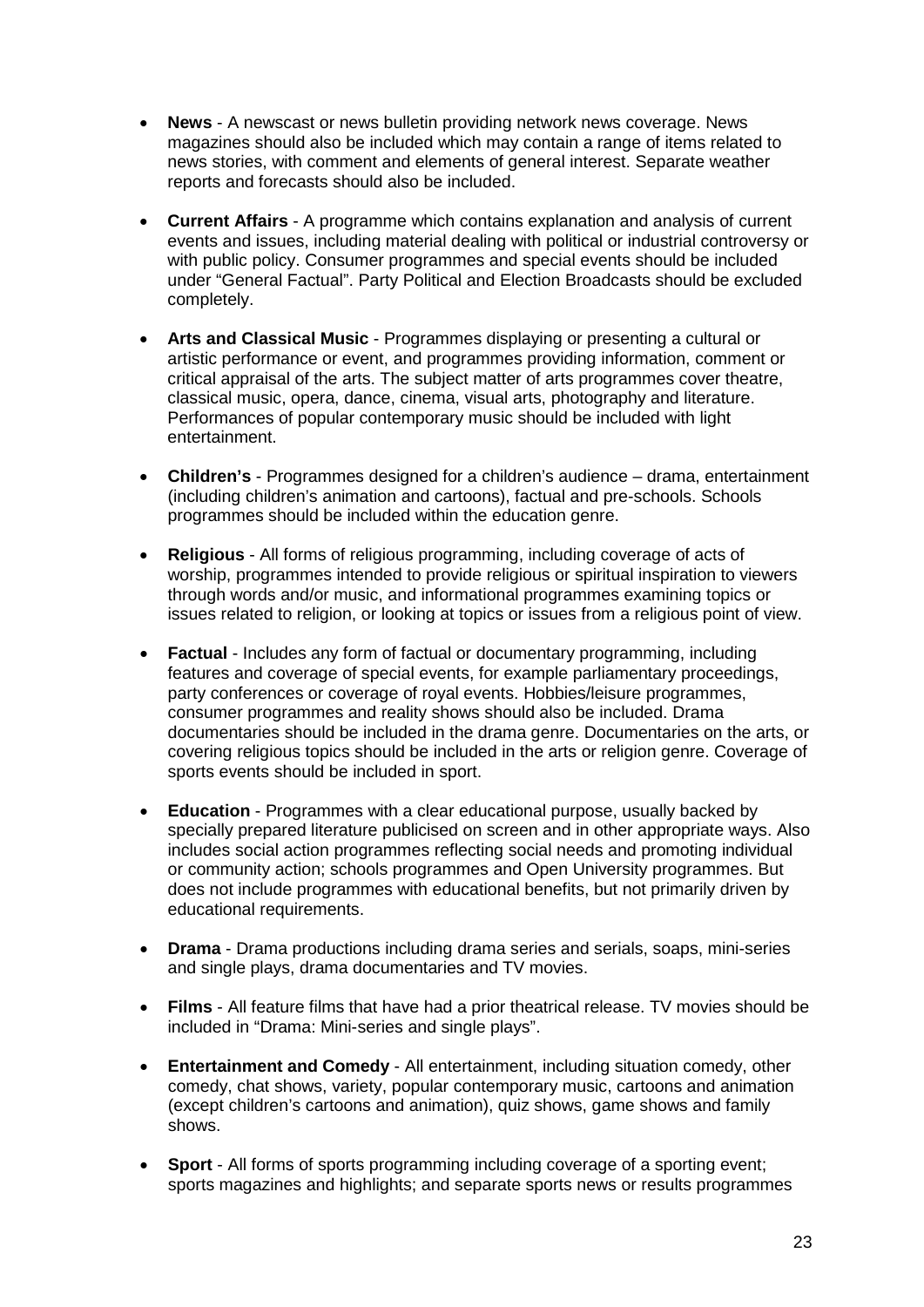covering items or reports about current sporting events. Sports items within news programmes should remain as news.

# <span id="page-24-0"></span>**1.9 Radio**

#### **Radio listening figures – RAJAR**

RAJAR (Radio Joint Audience Research) is the industry standard measurement body for radio listening in the UK.

#### Sample size and methodology

RAJAR has an annual sample of approximately 110,000 respondents aged 15+. It is a diarybased survey with participants in the survey completing a listening diary for one week. Listening data is collected by quarter hour. Respondents are asked to record their listening if they have listened to a station for a minimum of five minutes within a quarter hour.

The sampling is based on the total survey areas (TSAs) for each station measured by RAJAR. Each TSA is sampled in a way to be representative of the area that it covers.

RAJAR reports on a quarterly basis, with a sample of approximately 26,000 adults each time.

#### Figures used

RAJAR figures represent listening for an average week within the period included within the data. This data would typically be presented showing an average week within a quarter, six monthly or yearly basis. In this report we have used measures of reach and listening share.

- Reach this indicates the proportion of the population, or the number of individuals, who have listened for a minimum of five consecutive minutes within an average typical week.
- Listening share This is calculated from the total listening hours, which is the sum of all of the hours spent listening, from all respondents, in an average week. Listening share for a station is calculated as its total number of hours divided by the total number of hours for all stations within the relevant TSA.

#### **Ofcom consumer research**

#### Digital Day

In Q1 2014, Ofcom conducted an in-depth study on UK adults' and children's total media and communications activities to provide an overview of the role of media and communications in people's lives.

A nationally representative sample of 1,644 adults aged 16+ participated in the study across the UK in March-April 2014. A children's sample of 186 primary school children (aged 6-11) and 173 secondary school children (aged 11-15) also took part, completing a three-day media diary. Adult participants recorded all their media behaviour in a paper diary for seven days, and these data were captured on a daily basis online or by telephone. People recorded when they undertook any media and communications activity and what device they were using.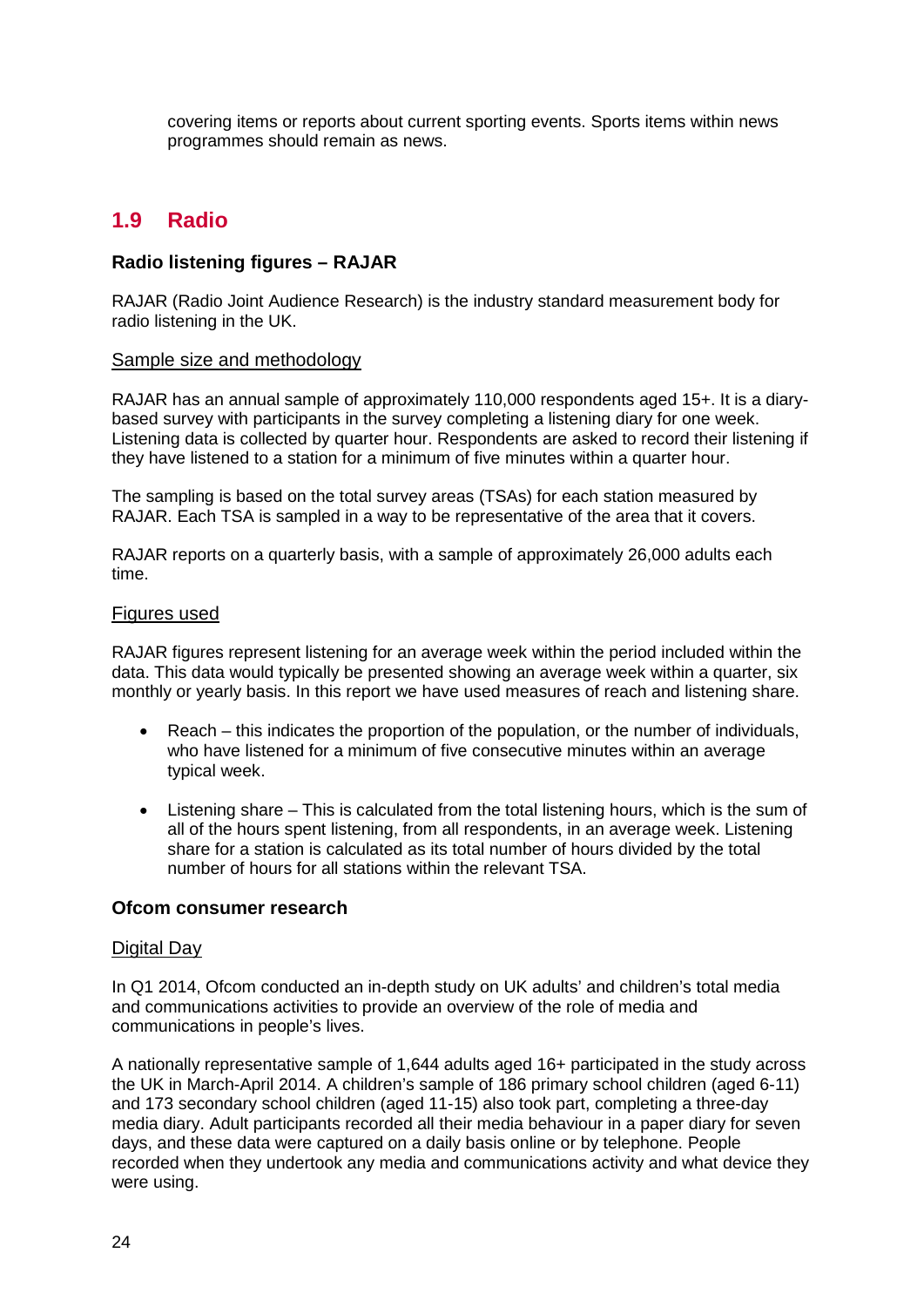The study collected information on time spent, concurrent media use, device use, the importance of activities and the reasons they were undertaken. A questionnaire on the last survey day captured further contextual information on respondents' media activities and habits.

#### **Ofcom deliberative research**

Essential Research was commissioned by Ofcom in December 2012. In broad terms, the key objective for the research was to understand whether the public purposes which radio has traditionally delivered continue to be valued by listeners in the digital age. A secondary objective was to understand listeners' attitudes towards, and expectations of, levels of localness on commercial radio in the future.

A qualitative deliberative research method was employed, in the form of six 4-hour sessions, each involving 24 regular radio listeners of various ages and backgrounds. A total of 140 participants participated across the study.

In radio and audio consumption terms, all were weekly, or more frequent, radio listeners. Soft quotas were set to ensure a good mix of national commercial, national BBC, local commercial and local BBC station listening at each table, and also a mix of device usage to cover analogue, digital and/or mobile listening.

The fieldwork took place in Birmingham, Durham, Edinburgh, Plymouth, Cardiff and Belfast on 24, 28 and 30 January, and 1, 4 and 7 February, 2013.

#### **YouGov – New Generations and the Future of Radio 2013**

This is a survey conducted among YouGov's online panel. It used a sample of 1,044 nationally representative UK adults aged 16+. It was conducted in May 2013. It asked a range of questions on use and attitudes to radio.

#### **Commercial radio programme spend**

Financial data has been provided by ten commercial radio groups which collectively represent 92.6% of all commercial radio listening. The period covers 2013 (January to December in most cases, September 2012 to October 2013 in the remainder). The ten radio groups were: Bauer Media, Celador Broadcasting, Communicorp UK, Global Radio, Lincs Group, Orion Media, Quidem Midlands, Town & Country Broadcasting, UKRD Group and UTV Media (GB).

Programme spend for commercial radio represents the total cost of production including copyright cost. Data provided covers the period January to December 2013 with the exception of two (smaller) groups reporting data October 2012 to September 2013. These figures are nominal.

#### **Commercial radio revenue**

Commercial radio revenue data is collected by Ofcom from all radio licensees on an annual basis. This data refers to the calendar year of each relevant period. It includes all revenue obtained by virtue of having a broadcast licence, including on-air advertising, sponsorship, calls to action and sale of airtime. Further information can be found in Ofcom's *Statement of Charging Principles*.